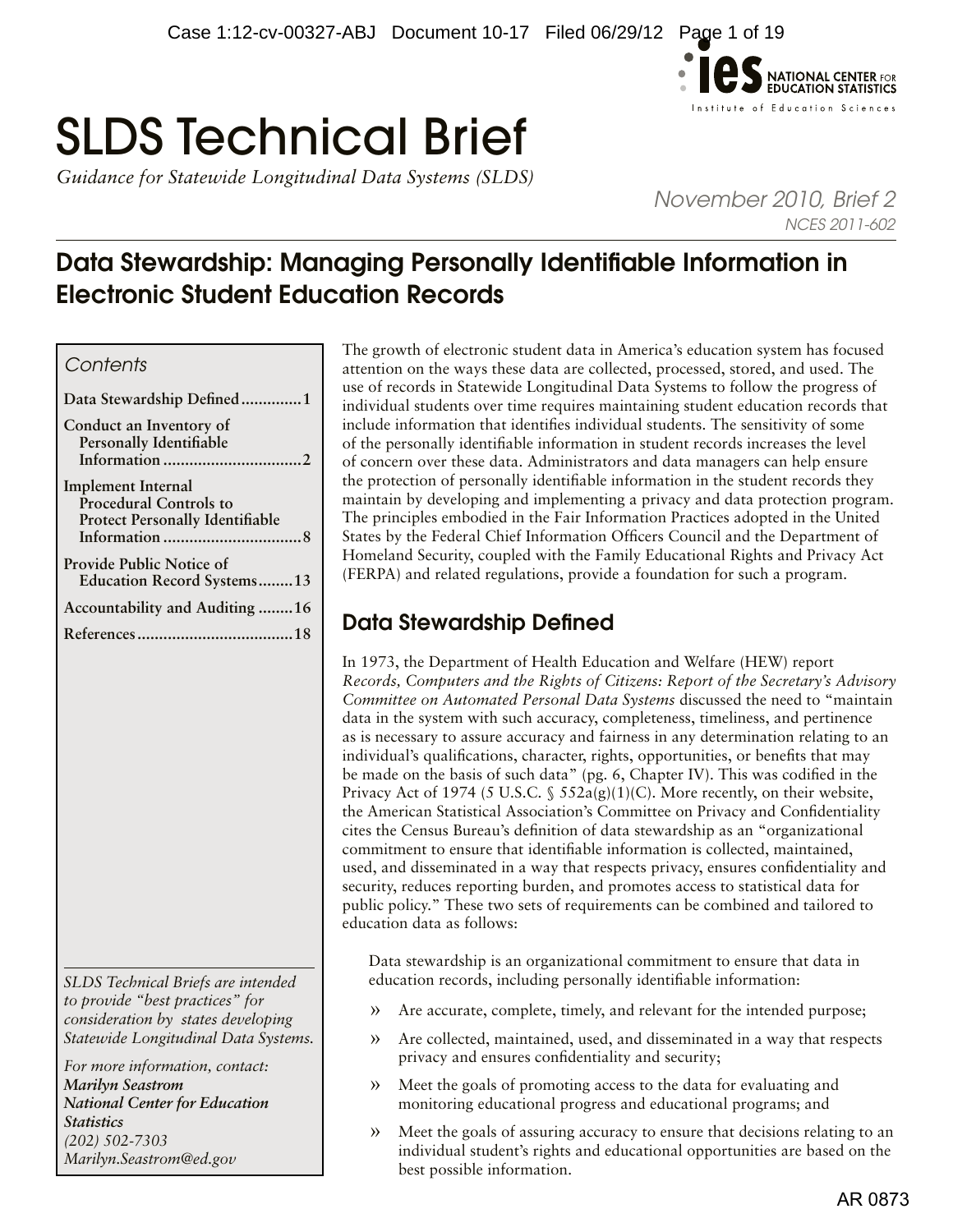# <span id="page-1-0"></span>Case 1:12-cv-00327-ABJ Document 10-17 Filed 06/29/12 Page 2 of 19

These requirements are best operationalized through written policies and procedures. Typically, in a system with multiple uses and users, the task of establishing and promulgating policies and procedures is assigned to a Governance Committee that includes representatives of management, legal counsel, the data system administrator, data providers, data managers, and data users. The members representing these different stakeholders should be appointed to the Governance Committee by the head of the state education office, school district, or school, depending on the level where the affected data are held. This group should be established to work collaboratively to develop the policies and procedures for a privacy and data protection program. These policies would then be implemented by the data system administrator through the ongoing management of data collection, processing, storage, maintenance, and use of student records. Any appeals of the established policies and procedures should be directed to the appointing official.

In developing a statewide longitudinal data system, privacy and data protection plans must be in place in each entity that holds student records

with personally identifiable information. This includes, for example, preschools, elementary and secondary schools, postsecondary programs and institutions, and workforce training programs. It also includes different organizational levels within each of these components of the education system; for example, elementary and secondary school data are typically held at the school, district, and state levels. Whether they are developed separately at each level or as a part of a unified approach across levels, efforts must be undertaken to ensure that the policies and rules and regulations are compatible across levels. For example, in elementary and secondary education, there may be more information maintained in a student education record at the school and district level than is planned at the state level. In this case, if the privacy and data protection plans are being developed and promulgated from the state level, districts and schools must supplement their plans to ensure that all personally identifiable information maintained about their students is included. On the other hand, if each education level is developing privacy and data protection plans separately, efforts must be undertaken to ensure that established policies and procedures are complementary and do not conflict.

# Conduct an Inventory of Personally Identifiable Information

In order to ensure that the necessary data protections are in place, the Governance Committee or a Data Subcommittee for each entity that holds student records must first identify the personally identifiable data elements that need to be protected. Personally identifiable

information (PII) includes information that can be used to distinguish or trace an individual's identity either directly or indirectly through linkages with other information. In the case of education data, FERPA regulations (34 CFR § 99.3).

*The term personally identifiable information includes, but is not limited to:*

- 1. The student's name;
- 2. The name of the student's parent or other family members;
- 3. The address of the student or student's family;
- 4. A personal identifier, such as the student's Social Security Number, student number, or biometric record;
- 5. Other indirect identifiers, such as the student's date of birth, place of birth, and mother's maiden name;
- 6. Other information that, alone or in combination, is linked or linkable to a specific student that would allow a reasonable person in the school community, who does not have personal knowledge of the relevant circumstances, to identify the student with reasonable certainty; and/or
- 7. Information requested by a person who the educational agency or institution reasonably believes knows the identity of the student to whom the education record relates. (34 CFR § 99.3)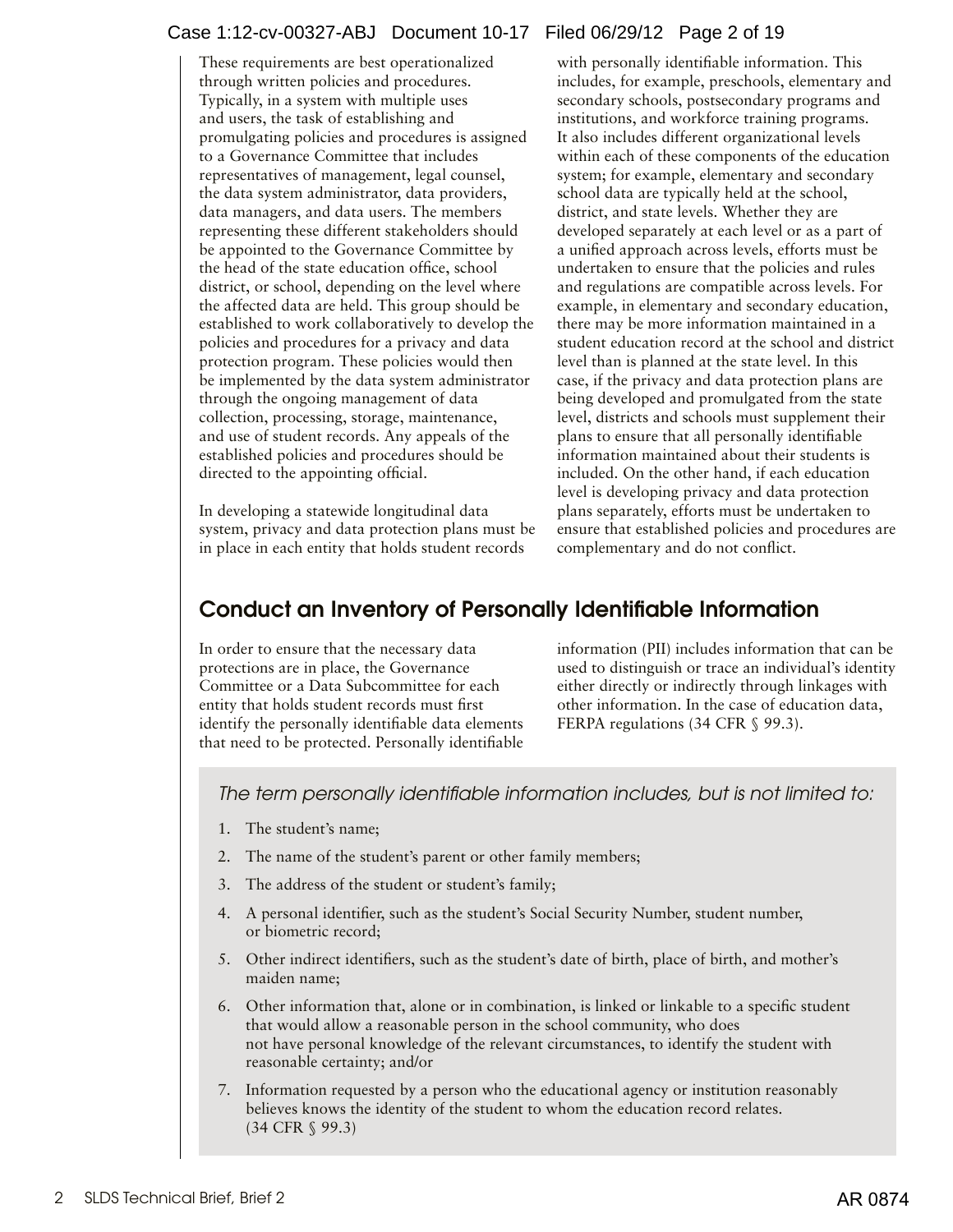In conducting the inventory, the specific use of PII must be taken into account. For example, while FERPA has provisions to protect students' right to privacy, including the right to inspect and review education records (20 U.S.C. § 1232 (a); 34 CFR § 99.10) and a requirement for consent to disclose information to unauthorized entities (20 U.S.C. § 1232 (b); 34 CFR § 99.30), FERPA permits the release of student directory information $1(20)$ U.S.C. § 1232g(a)(5); 34 CFR § 99.3). A school directory may include PII such as a student's name, grade level, and contact information. Taken by itself, the release of this information is not harmful to a student. However, when combined with the student's Social Security Number or another identifier and the student's education record, this information has the potential for violating a student's right to privacy. The release of this combined record could lead to harm or embarrassment. Thus, the privacy and data protection program should focus on PII that will be maintained in the electronic student record system with its likely wealth of student data.<sup>2</sup>

#### Identify All Personally Identifiable and Sensitive Information

The inventory should include all current and proposed data elements (National Institute of Standards and Technology [NIST], *Guide to Protecting the Confidentiality of Personally Identifiable Information (PII),* 2010 Special Publication 800-122, pg. 2-2). It should also identify both direct and indirect identifiers. *Direct identifiers* provide information that is unique to the student or the student's family (e.g., name, address, Social Security Number, other unique education-based identification number, photograph, fingerprints, or other biometric record). *Indirect identifiers* are not unique to the student or the student's family but can be used in combination with other information about the student to identify a specific student (e.g., racial or ethnic identity, date of birth, place of birth, mother's maiden name, grade level, participation in a specific program, course enrollment).

An analysis of indirect identifiers should consider the likelihood of identifying an individual student both as a result of a combination of multiple data elements included in the student's education record and as a result of linking the information in education records to information included in external databases. In the first instance, a combination of data elements within student education records might reveal that there is only one student in a specific grade within a school with a set of observable characteristics who experienced a negative academic outcome (e.g., one Hispanic third-grader receiving instruction as an English language learner failed to reach the *proficient* performance level on the state reading assessment). In the second instance, if an

external database contains enough overlapping data elements that are unique to an individual student, the two databases can be linked and any additional PII included in the external database can then be associated with that student's education record.

Linkage with information from an external source could occur as a result of a direct linkage by someone with access to two confidential data systems who is able to directly link the two databases (e.g., the student record linked to local public health records on sexually transmitted diseases or local crime records) or as a result of a less direct linkage of information from a student's education record with information available in public records (e.g., the education record for a 15-year-old Asian female includes participation in services for unmarried pregnant students, and public birth records could be used to identify the father of the student's child. Alternatively, an education record might show that a 13-year-old female student was the victim of a violent assault during the school day on a specific date (without the specifics of the assault). Meanwhile, a report in a local newspaper, while protecting the direct identifiers of the victim, reveals some of the details of an assault on a female student in that school on the same date).

At the elementary and secondary level, an analysis of the indirect identifiers should also consider whether any of the data elements are protected under the Protection of Pupil Rights Amendment (PPRA) (20 U.S.C. § 1232h; 34 CFR § Part 98). To protect the privacy and related rights of

<sup>&</sup>lt;sup>1</sup> Educational agencies or institutions are granted the authority, under FERPA, to publicly release directory information after providing public notice to the parents of students or to eligible students in attendance at the agency or institution of the types of personally identifiable information that the agency or institution has designated as directory information. The parent or the eligible student must also be given the right to refuse to have any or all of the student's information released as directory information.

<sup>&</sup>lt;sup>2</sup> An electronic student record system, or information system, consists of a discrete set of information resources organized for the collection, processing, maintenance, use, sharing, dissemination, or disposition of [education] information. (44 U.S.C. § 3502)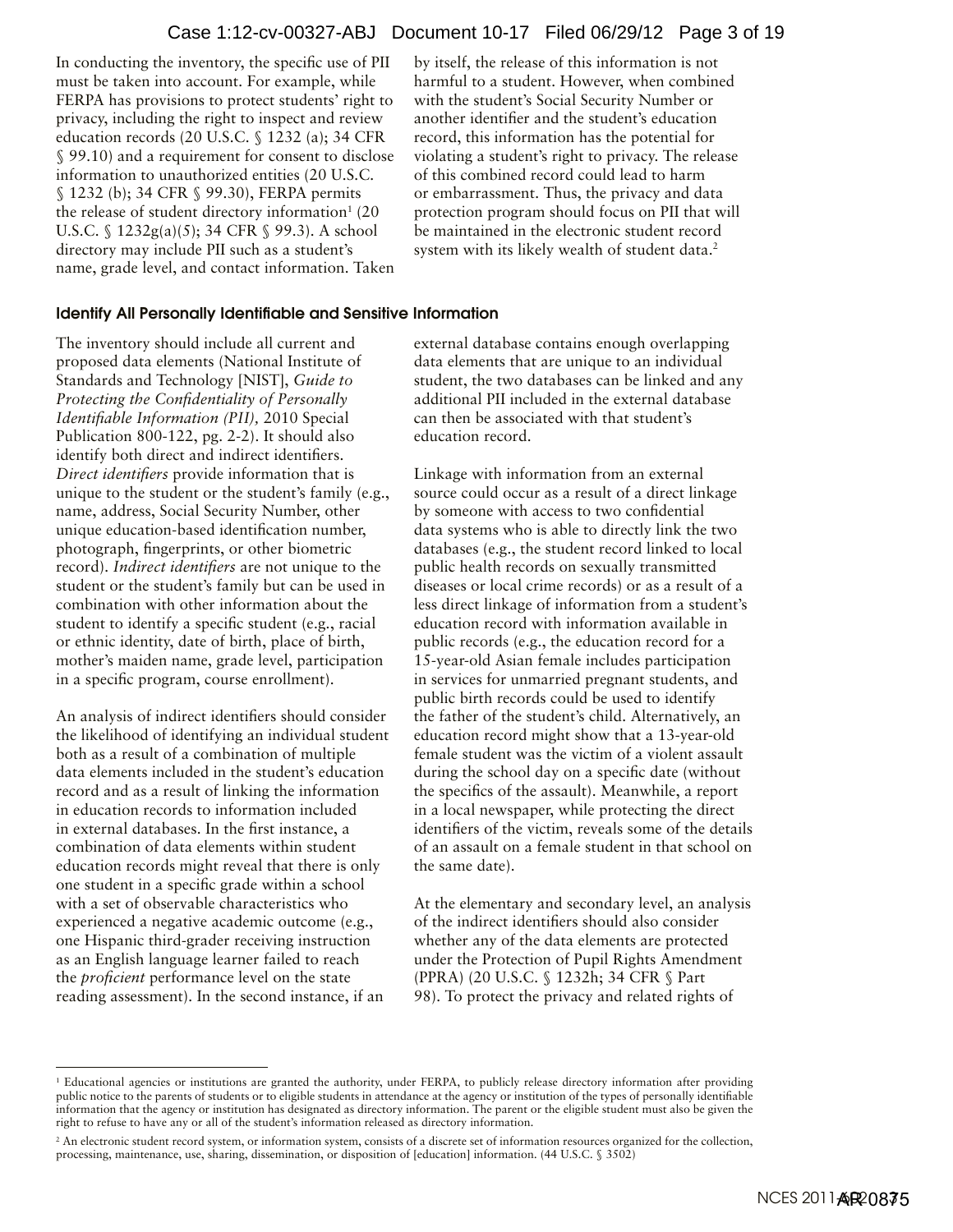# Case 1:12-cv-00327-ABJ Document 10-17 Filed 06/29/12 Page 4 of 19

students and parents, the PPRA requires written parental consent before a minor student can be required to participate in any survey, analysis,

or evaluation funded by the U.S. Department of Education that includes information concerning the following:<sup>3</sup>

- 1. Political affiliations or beliefs of the student or parent;
- 2. Mental and psychological problems of the student or the student's family;
- 3. Sex behavior or attitudes;
- 4. Illegal, anti-social, self-incriminating, and demeaning behavior;
- 5. Critical appraisals of other individuals with whom respondents have close family relationships;
- 6. Legally recognized privileged or analogous relationships, such as those of lawyers, physicians, and ministers;
- 7. Religious practices, affiliations, or beliefs of the student or the student's parent; or
- 8. Income (other than that required by law to determine eligibility for participation in a program or for receiving financial assistance under such program).

In the event any data elements under consideration for inclusion in a student record system involve any of these eight topics, those data elements should be included on the inventory of PII and should be identified on the list as PPRA-related variables.

A number of data systems include data on students' instructors. A teacher identification number, a student-teacher link, and information on the teacher's education, certification, teaching assignments, and scores on teacher assessments are examples of the types of teacher data elements that may be included at the preschool, elementary, and secondary levels. A faculty identification number, a student-faculty link,

and information on the faculty member's field, education, tenure status, credit hours taught in the relevant academic period, and amount of funded research may be included at the postsecondary level. Although FERPA and the definitions given refer specifically to students, PII on teachers and any other staff that are maintained as part of the electronic record system should be included in the inventory of PII and protected in the same way as the student data. Apart from the fact that protecting any PII is a best practice, when faculty and staff data are linked to the student's record, they become indirect identifiers for the student record and can be used to identify individual students.

<sup>3</sup> Under PPRA (20 U.S.C. § 1232h; 34 CFR Part 98), school districts receiving funds from the U.S. Department of Education are required to provide annual parental notification of their policies concerning students' rights and of the specific or approximate dates during the school year of any survey that is scheduled to be administered to students if the survey includes any of the eight restricted topics, regardless of survey funding.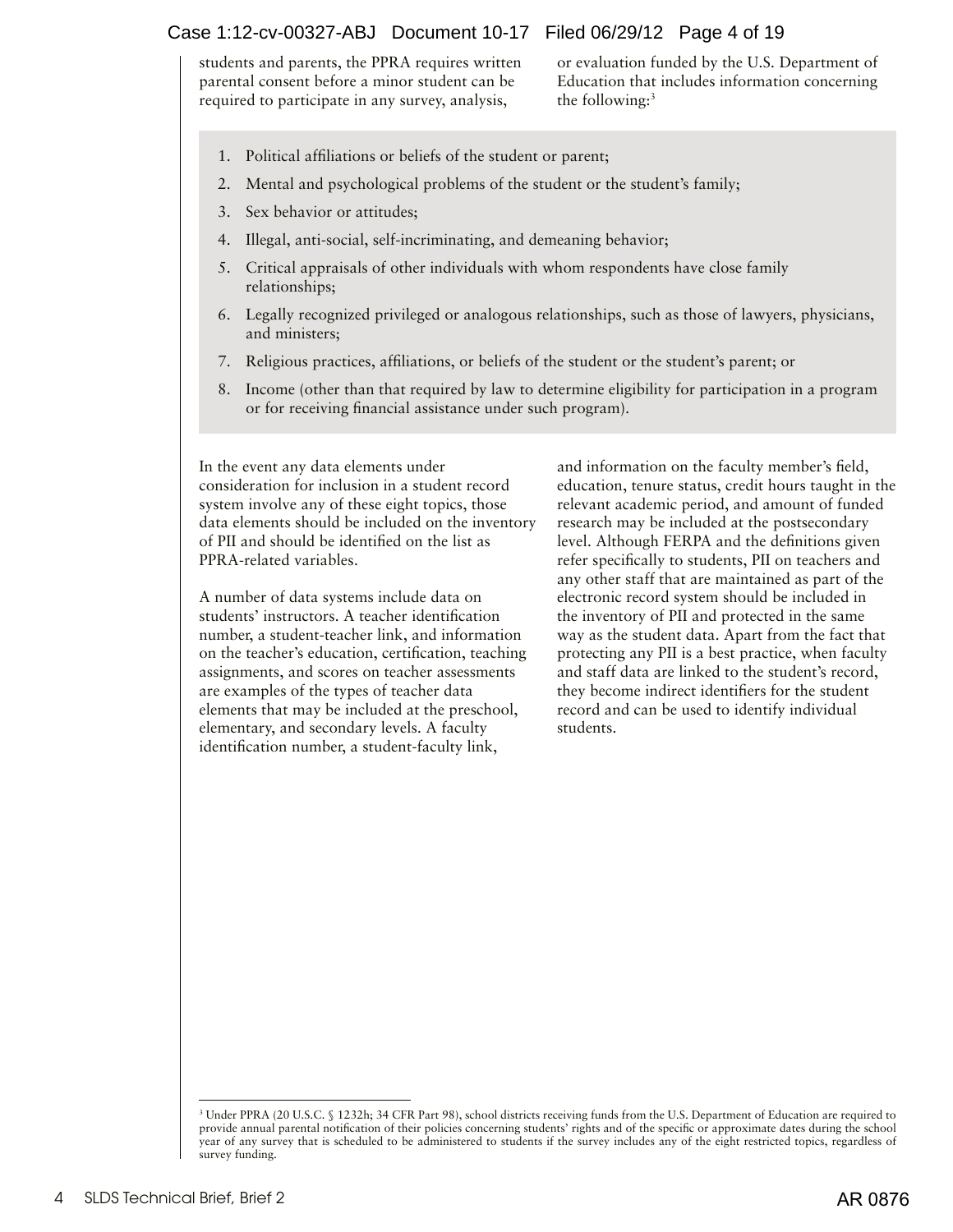## Confirm the Need to Maintain Personally Identifiable Information

The Fair Information Practice of *Data Minimization and Retention* calls for "only collecting personally identifiable information that is directly relevant and necessary to accomplish the specified purpose(s). [And for] only retaining personally identifiable information for as long as is necessary to fulfill the specified purpose(s)." In addition, the Fair Information Practice of *Purpose Specification* calls for "…specifically articulating the purpose or purposes for which the PII is intended to be used." Once the list of current or planned PII in an education record is completed, the planned uses should be identified for each data element (NIST, *Guide to Protecting the Confidentiality of Personally Identifiable Information (PII),* 2010 Special Publication 800-122, pg. 3–4). Decisions should be made as to whether each data element is needed.

The National Forum on Education Statistics<sup>4</sup> identified the following K–12 administrative uses of student education records in the 2004 report *Forum Guide to Protecting the Privacy of Student Information: State and Local Agencies* (pg. 44):

- » INSTRUCTION—Teacher and counselors need information about an individual student's previous educational experiences and any special needs the student might have to deliver appropriate instruction and services and to plan educational programs; parent contact information is needed to keep parents informed of student progress.
- » OPERATIONS—Schools and districts need data for individual students to ensure the efficiency of day-to-day functions such as attendance records, meeting individual students' special needs, handling individual students' health problems, and operating food service and transportation programs.
- » MANAGEMENT—Schools, districts, and state education agencies use data about students for planning and scheduling educational programs and for the distribution of resources.
- » ACCOUNTABILITY—Schools, districts, and state education agencies use data about students and about individual students' progress to provide information about students' accomplishments and the effectiveness of schools and specific educational programs.
- » RESEARCH AND EVALUATION—Schools, local, state, and federal education agencies use data about students and about individual students' progress to conduct analysis of program effectiveness, the success of student subgroups, and changes in achievement over time to identify effective instructional strategies and to promote school improvement.

Recent legislative initiatives provide funds for states to develop and implement statewide longitudinal data systems to support data-driven decisions to improve student learning and to facilitate research to increase student achievement and close achievement gaps. $<sup>5</sup>$  These data systems</sup> are intended to enhance the ability of states to manage, analyze, and use education data. The supporting legislation calls for an expansion in the amount of information included in student education records, including linkable student and teacher identification numbers and student and teacher information on student-level enrollment, demographics, program participation, test records, transcript information, college readiness test scores, successful transition to postsecondary programs, enrollment in postsecondary remedial courses, and entries and exits from various levels of the education system. To facilitate the usefulness of this information, the legislation also calls for an alignment between P–12 and postsecondary data systems, which requires linkages between student and teacher records, between preschool and elementary education, and between secondary and postsecondary education and the workforce.6 These linkages require data sharing across different components of the education system.

<sup>4</sup> This entity is a part of the National Cooperative Education Statistics System, which is authorized in law (20 U.S.C. § 9547). It was established and is supported by the National Center for Education Statistics for the purpose of assisting in producing and maintaining comparable and uniform information and data on early childhood education and elementary and secondary education. To this end, the National Forum proposes principles of good practice to assist state and local education agencies.

<sup>5</sup> Educational Technical Assistance Act of 2002, Title II of ESRA, 20 U.S C. § 9607.

<sup>6</sup> The America COMPETES Act, 20 U.S.C. § 9871 identifies data elements that are important in statewide longitudinal data systems, Title VIII of the American Recovery and Reinvestment Act of 2009 (ARRA, Pub. L. 111-5), authorizes funds to the Institute of Education Sciences to carry out section 208 of the Educational Technical Assistance Act, \$250,000,000, which may be used for Statewide data systems that include postsecondary and workforce information, and Title XIV of this Act requires states accepting funds under this Act to establish statewide longitudinal data systems that incorporate the data elements described in the America Competes Act.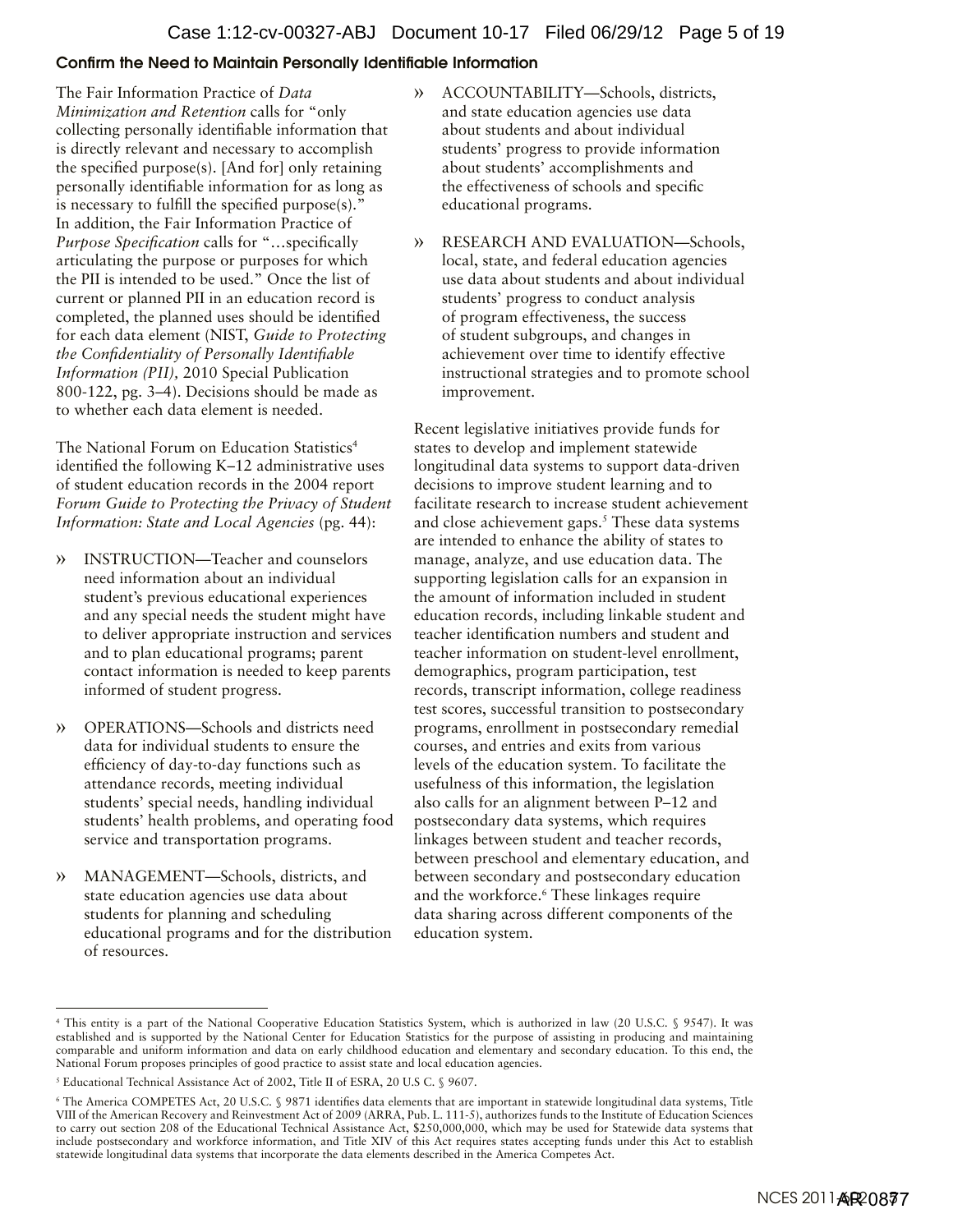# Case 1:12-cv-00327-ABJ Document 10-17 Filed 06/29/12 Page 6 of 19

Some of the uses of education data require PII from individual students' records; others use aggregated student data for one point in time that are derived from information included in education records; others use aggregate student data that are derived from longitudinal data on individual students; still others use individual student level data linked across levels of the education system. Thus, some uses require access to PII, including the students' names and contact information, and, in some cases, linked longitudinal data; some may require detailed linked longitudinal data included in student records but do not require access to the individual students' names or other direct identifiers; still others may require nothing more than aggregates of data for a single year, again with no need for any information on individual students. Lists of the specific anticipated uses and linkages of the data can help to clarify data needs and to identify those needs which do or do not require access to PII. In addition, given the utility of linking data across sectors, care should be taken to ensure that the direct identifiers that are needed for accurate linking across record systems are maintained.

The length of time student records are retained is complicated by the fact that students may need

## Ensure Data Quality and Integrity

The Fair Information Practice of *Data Quality and Integrity* calls for "ensuring, to the greatest extent possible, that personally identifiable information is accurate, relevant, timely, and complete for the purposes for which it is to be used." The issue of relevance will have already been addressed in the review of the specific uses and need for individual data items. Once a decision is reached to maintain a specific data element in students' education records, there is an obligation to ensure that the information included is up to date and complete and that it accurately reflects the students' educational experiences. Systems should be put in place to ensure the

to request information from education records as proof of credentials for employment purposes over the course of their workforce careers. To protect student privacy, while at the same time maintaining student records, the Governance Committee should develop a schedule and plan for migrating student education records to a retrievable archive following a student's completion at a specific level or departure due to transferring or dropping out. This would preserve the student education records for use in documenting a student's educational credentials (e.g., grade level and/or courses completed and grades or scores earned, honors conferred) and would allow for linkages across sectors and for retrospective evaluations of educational progress. At the same time, archiving historic student education records in a secure environment that is separate from the currently active components of an electronic student record system decreases the likelihood of unauthorized or inadvertent disclosures of records belonging to former students. Similarly, the Governance Committee should establish a plan for record destruction at such point in time when it is anticipated that the records will no longer be needed.

regular periodic updating of student education records with the most current and accurate information available for the intended purpose (e.g., an annual review and updating of student course transcripts). In fact, in recognition of the importance of these elements of student privacy, FERPA (20 U.S.C. § 1232g (a) and the related regulations (34 CFR § 99) acknowledge the right of a parent to inspect and review his or her child's (or, in the case of an eligible student, his or her own) education record for accuracy and to ensure that there are no violations of privacy with the right to request a correction or amendment.

#### Identify the Risk Level Associated with Different Types of Personally Identifiable Information

Not all personally identifiable data have the same Subcommittee should also evaluate the risk of level of sensitivity.<sup>7</sup> Some personally identifiable data elements are more identifiable and/or more data element. All PII included in a student sensitive than others and may thus require more education record system must be protected, but electronic security and more controls on access some may require additional protections (e.g., to the data elements. To guide the organization's Social Security Numbers, disciplinary record, use of PII and the protections provided for such medical records). data, the Governing Committee or the Data

harm associated with each personally identifiable

<sup>7</sup> Sensitivity should be evaluated both in terms of the specific data element and other available personally identifiable data elements. Note that an individual's SSN, medical history, or financial account information is generally considered more sensitive than an individual's phone number or ZIP code.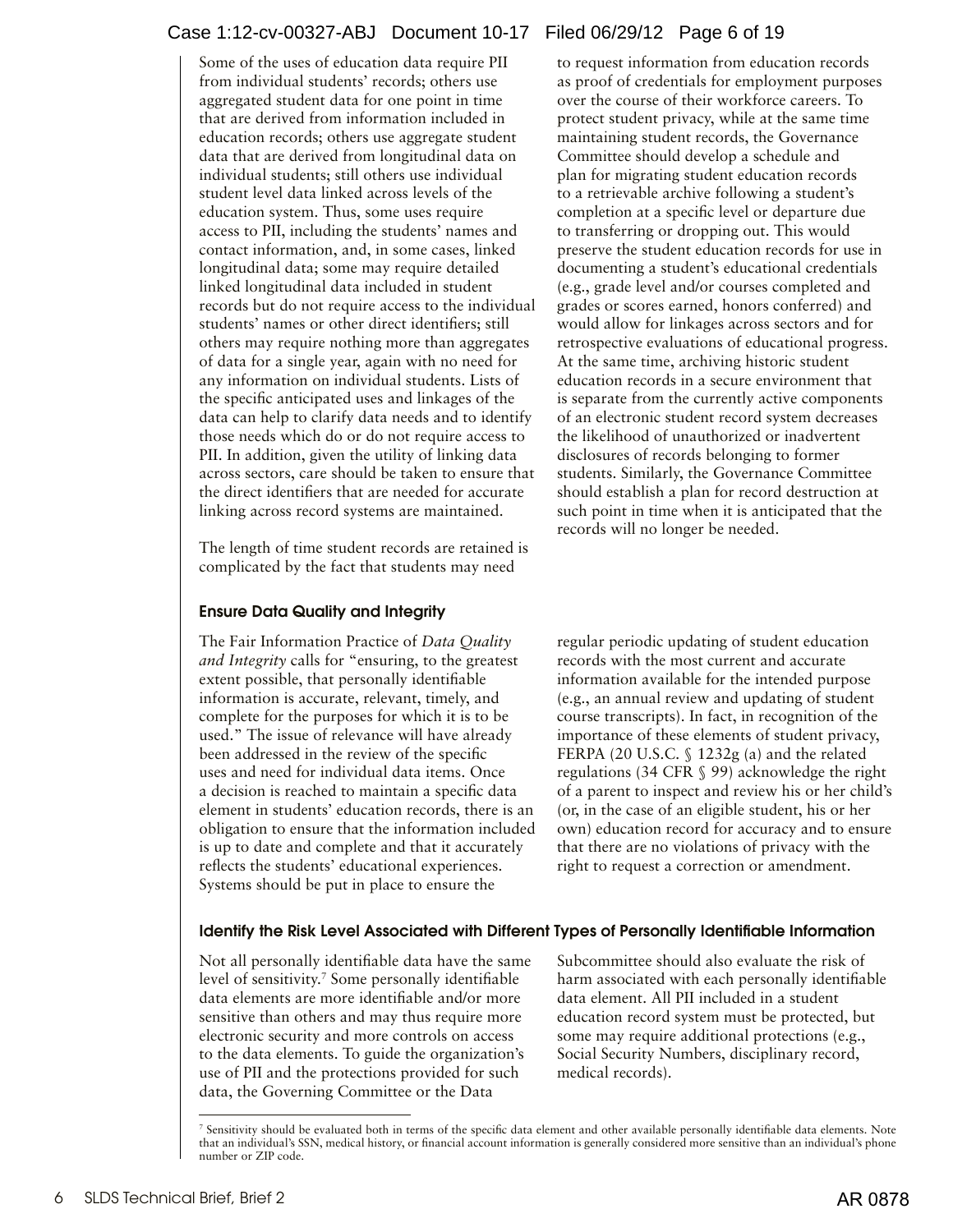## Case 1:12-cv-00327-ABJ Document 10-17 Filed 06/29/12 Page 7 of 19

PII that is unique to a specific individual is more identifiable than certain other personally identifiable data elements that may be shared with others. For example, a student's Social Security Number, fingerprints, or other biometric data are unique to an individual. In contrast, other personally identifiable data elements, such as a ZIP code or date of birth may be shared by multiple students.<sup>8</sup>

In evaluating the sensitivity of individual personally identifiable data elements, the Governing Committee or the Data Subcommittee should take the potential for harm from an unauthorized or inadvertent disclosure into account. In this context, harm refers to any adverse effects that would be experienced by an individual whose PII was the subject of a loss of confidentiality, as well as any adverse effects experienced by the organization that maintains the PII9 (NIST, *Guide to Protecting the Confidentiality of Personally Identifiable Information (PII),* 2010 Special Publication 800-122, p. 3-1, 2). In the case of a student,

harm might include, for example, identity theft, discrimination, or emotional distress. The related harm to the organization responsible for the confidentiality breach could include loss of public confidence and public reputation, administrative burden of investigating the breach and ensuring necessary remedial steps are taken, and financial losses. To start the process of mitigating the disclosure of harmful information, personally identifiable data elements can be categorized by level of sensitivity (i.e., the likelihood of harm from an unauthorized disclosure)—perhaps as high, medium, and low. Note that any data elements identified as a PPRA-related variable should be categorized as a high-risk data element. After the risk level is established, consideration should be given to providing more protection and more restrictions on access for the data elements that are identified as highly sensitive. For example, these data elements might be stored apart from the rest of the student record in a more secure electronic environment, with access limited to "need to know" circumstances for only a subset of those with access to the system.

## *Summary*

At this point the Governing Committee or its Data Subcommittee has inventoried and listed all personally identifiable data elements. The list includes descriptions of the following for each personally identifiable data element:

- » Content/definition;
- » Type of identifier—direct or indirect;
- » PPRA related variable status;
- » Specific use(s) and relevance;
- » Accuracy;
- » Timeliness for the intended use; and
- » High, moderate, or low risk of harm from disclosure.

After a thorough review of the list, the Governing Committee should decide whether to retain all existing personally identifiable data elements and whether to go forward with the inclusion of any additional proposed personally identifiable data elements. The inventory of personally identifiable data should be updated each time new data elements are considered for inclusion in the student record data system.

<sup>8</sup> It is important to note, however, groups of the less sensitive identifiers can be combined to identify specific individuals. For example, researcher Latanya Sweeney used public anonymous data from the 1990 census to show that the combination of the five-digit residential ZIP code, gender, and exact date of birth could likely lead to the identification of 87 percent of the population in the United States (in 2005 testimony before the Pennsylvania House Select Committee on Information Security, House Resolution 351, Recommendations to Identify and Combat Privacy Problems in the Commonwealth).

<sup>9</sup> Harm to an individual includes any negative or unwanted effects (i.e., that may be socially, physically, or financially damaging).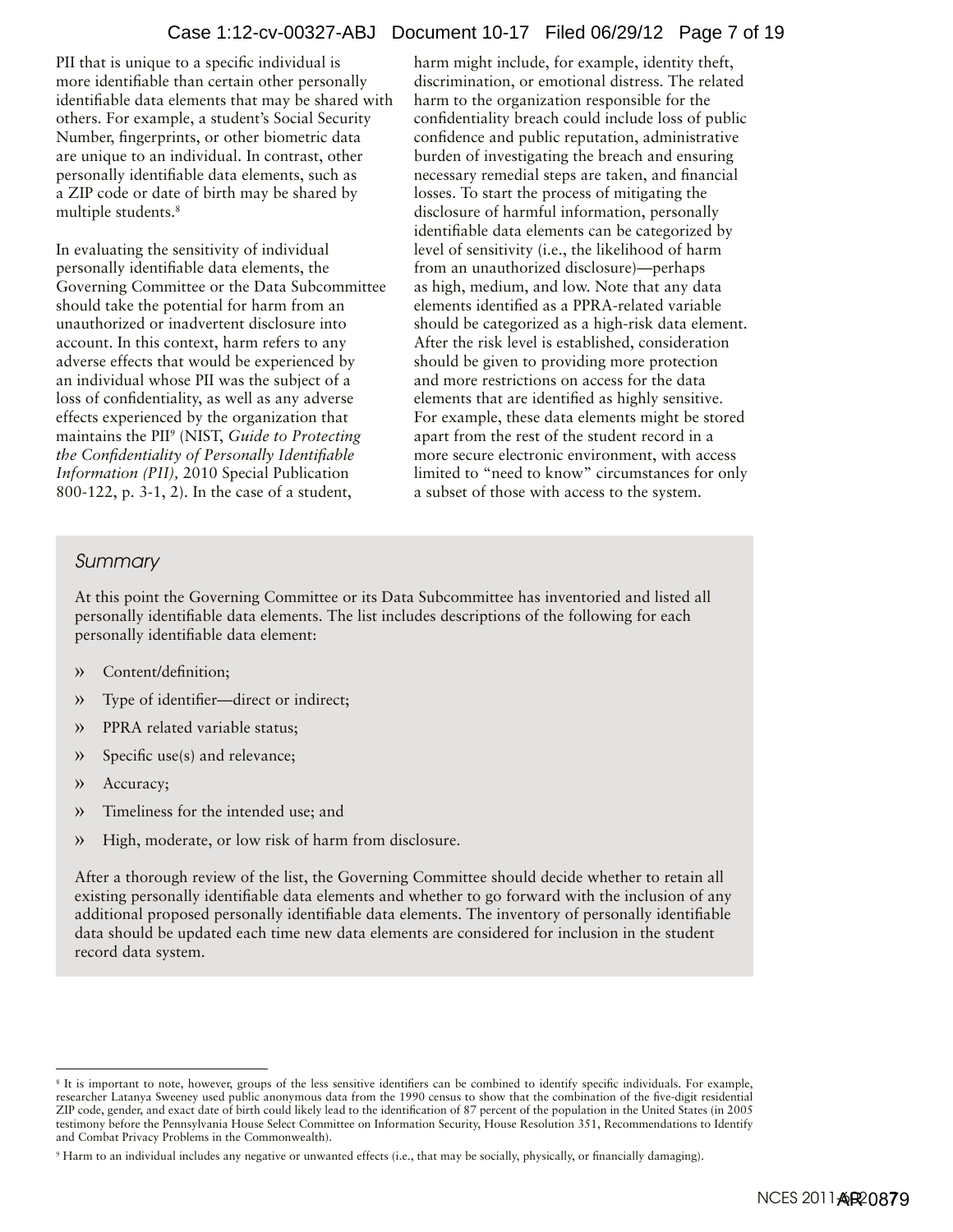# <span id="page-7-0"></span>Implement Internal Procedural Controls to Protect Personally Identifiable Information

The Fair Information Practice of *Security* calls for "Protecting personally identifiable information (in all media) through appropriate administrative, technical, and physical security safeguards against risks such as loss, unauthorized access or use, destruction, modification, or unintended or inappropriate disclosure." There are a variety of internal controls that can be employed to assist procedurally in the management of personally identifiable data.10 The first set is a technical solution that involves assigning new unique student identifiers to protect students' PII in longitudinal electronic data systems. The second set focuses on procedures for workforce security to ensure that only authorized staff members are given access to personally identifiable student records. The third set combines aspects of the first two sets of controls in a role-based management approach that is intended to ensure that access to each student's education record is available on a "need-to know" basis. The fourth set involves operating rules for the conditions of use, such as rules concerning permissible uses and prohibiting unauthorized uses, procedures for protecting PII when it is in the possession of authorized users, and procedures for ensuring destruction of copies of records at the end of a period of authorized use. The fifth set of internal controls involves planning for possible data breaches by establishing procedures for reporting known or suspected breaches, analyzing the causes and impact of breaches, and notifying affected individuals.

# Unique Student Identifiers and the Use of Linking Codes as Controls for Sensitive Information

In order to monitor the educational progress and experiences of individual students as they progress through the education system, a unique record identifier is needed to link each student's electronic record across grade levels and across schools, institutions, and related educational programs. Once attached to a student record, this identifier becomes part of that student's PII, as it must be unique to the student to be useful.

Each child already has a unique Social Security Number that could also be used to link to information in a student record system with information from education-related activities in other social service programs (e.g., Head Start or family services); thus, this might seem like the logical number to use as the student identifier in an electronic student record system in a K–12 or postsecondary setting. However, the Social Security Number should be treated as a sensitive piece of PII. In addition to being used to track a number of official electronic transactions, it is the single most misused piece of information by criminals perpetrating identity thefts. Using it on a day-to-day basis in an electronic student record system increases the possibility of a harmful disclosure that has ramifications beyond the student's education record. Instead, a separate unique student identifier that is distinct from the student's Social Security Number should be used on a day-to-day basis in an electronic record system.

The unique student identification number can be assigned at the school, district, or state level; however, care must be taken to ensure that within any record system each student has only one assigned identification number and that two students do not share the same identification number. If student records from separate schools within a district form a district-wide student record system, the student identification numbers should be assigned at the district level to ensure that each student in the district has a single unique identification number. Similarly, if all of the school districts in a state form a state-wide student record system, the student identification numbers should be assigned at the district level to ensure that each student in the state has a single unique identification number.

Each student's Social Security Number should be maintained as a data element in student record system because of the important role it plays when linkages are needed to other record systems (e.g., across states or across education levels within a state); however, consideration should be given to storing the student's Social Security Number in a separate secure location. To link the Social Security Number back to the rest of the student's record, a separate linking code must be assigned to each student's record. By attaching a linking code to each student's record, the student's Social Security Number, any other highly sensitive student information, and a copy of the linking code could

<sup>&</sup>lt;sup>10</sup> There are also a number of electronic controls that can be implemented to assist in the management of personally identifiable data. They will be covered in a Technical Brief on electronic security.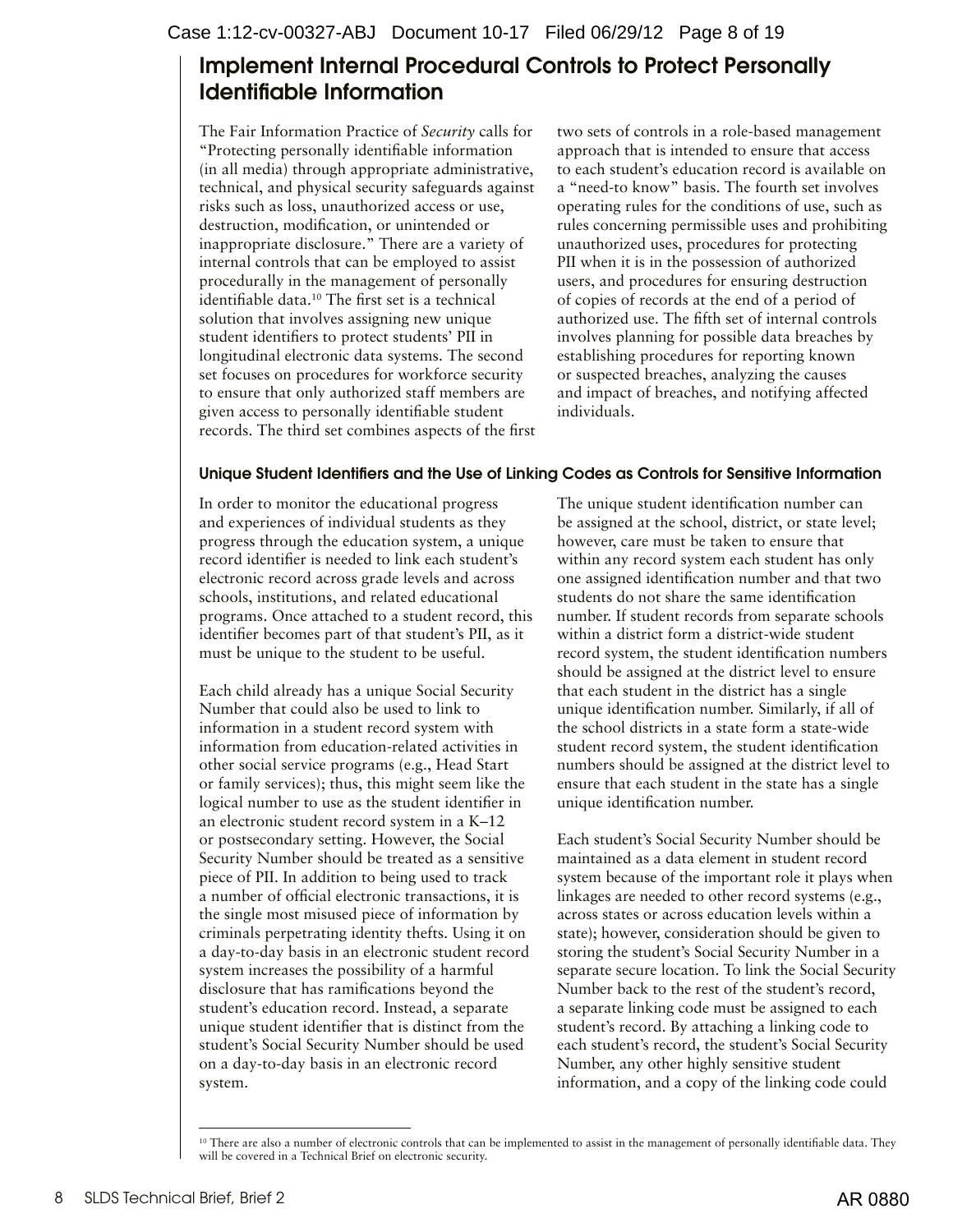# Case 1:12-cv-00327-ABJ Document 10-17 Filed 06/29/12 Page 9 of 19

be stored in a separate secure location apart from the student record that is used on a day-to-day basis. The linking code should not be based on a student's Social Security Number or other personal information, should not be used to identify a student's personal information, and should only be used for linking different components of individual student records.

Only a limited number of staff should have knowledge of the method used to generate the linking code. Further, only a limited number of authorized staff should have access to the secured sensitive information and should be permitted to use the linking code to combine two sets of records. Minimizing the number of times a student's Social Security Number and other sensitive data are accessed and limiting access to this information to a small set of authorized persons can help prevent unauthorized and inadvertent disclosures of the Social Security Numbers and other sensitive data.

Each student record system could use its own unique internal linking codes. Then, when record linkages are needed across different record systems (e.g., between states when a student moves or between a secondary school data system and a postsecondary institution's data system), each system can use its linking code to link the student record to the secured Social Security Number. The record(s) with Social Security Numbers attached should be safely transmitted to the administrator of the receiving record system and then stored in a secure environment until the records from the two separate systems are linked by matching the Social Security Number from the two record systems. Once the linked file is created and the data are checked, the Social Security Number should be removed from the combined file, and each student's linking code and Social Security Number is again securely stored.

#### Workforce Security and Authorization for Access to Personally Identifiable Information

Students and their parents provide the PII requested by the education system, with an expectation that the confidentiality of the information provided will be protected. To ensure that this expectation is fulfilled, administrators have a responsibility to confirm the trustworthiness of employees to whom sensitive student information is entrusted. This can be done through the use of security screenings, training, and binding confidentiality pledges.

PII carries a potential for misuse. As a result, it is advisable to require security screenings for staff members whose job responsibilities require them to have access to PII in student education records. The screening might include a background investigation using written, electronic, telephone, or personal contact to determine the suitability, eligibility, and qualifications of a staff member for employment.<sup>11</sup>

Administrators should establish job descriptions that delineate any uses of information that require access to PII from student education records Administrators should then provide annually recurring training to inform each employee with any job responsibilities that involve student education records of all legal and regulatory safeguard requirements that apply to the use and the design, development, operation, or

maintenance of electronic student education records. The training should also cover all rules and procedures that are in place to ensure compliance with the safeguard requirements. Finally, the training should inform employees of the penalties that apply to the misuse of the information in student education records (NIST, *Guide to Protecting the Confidentiality of Personally Identifiable Information (PII),* 2010 Special Publication 800-122, p. 4-1, 2, 3).

Following training, signed Affidavits of Nondisclosure can be used when providing access to confidential data to help ensure awareness of and compliance with all laws, regulations, rules, and procedural protections that apply. The affidavit should include the following:

- » The time period approved for access;
- » A pledge to protect the personally identifiable data in each student's education record;
- » Citations to relevant laws, regulations, and rules;
- » A description of penalties for violations; and
- » An affirmation that the staff member has read and is aware of the documentation of the rules for handling and using student education records.

<sup>&</sup>lt;sup>11</sup> The U.S. Department of Education requires all staff and contractors with access to personally identifiable information to undergo a security screening.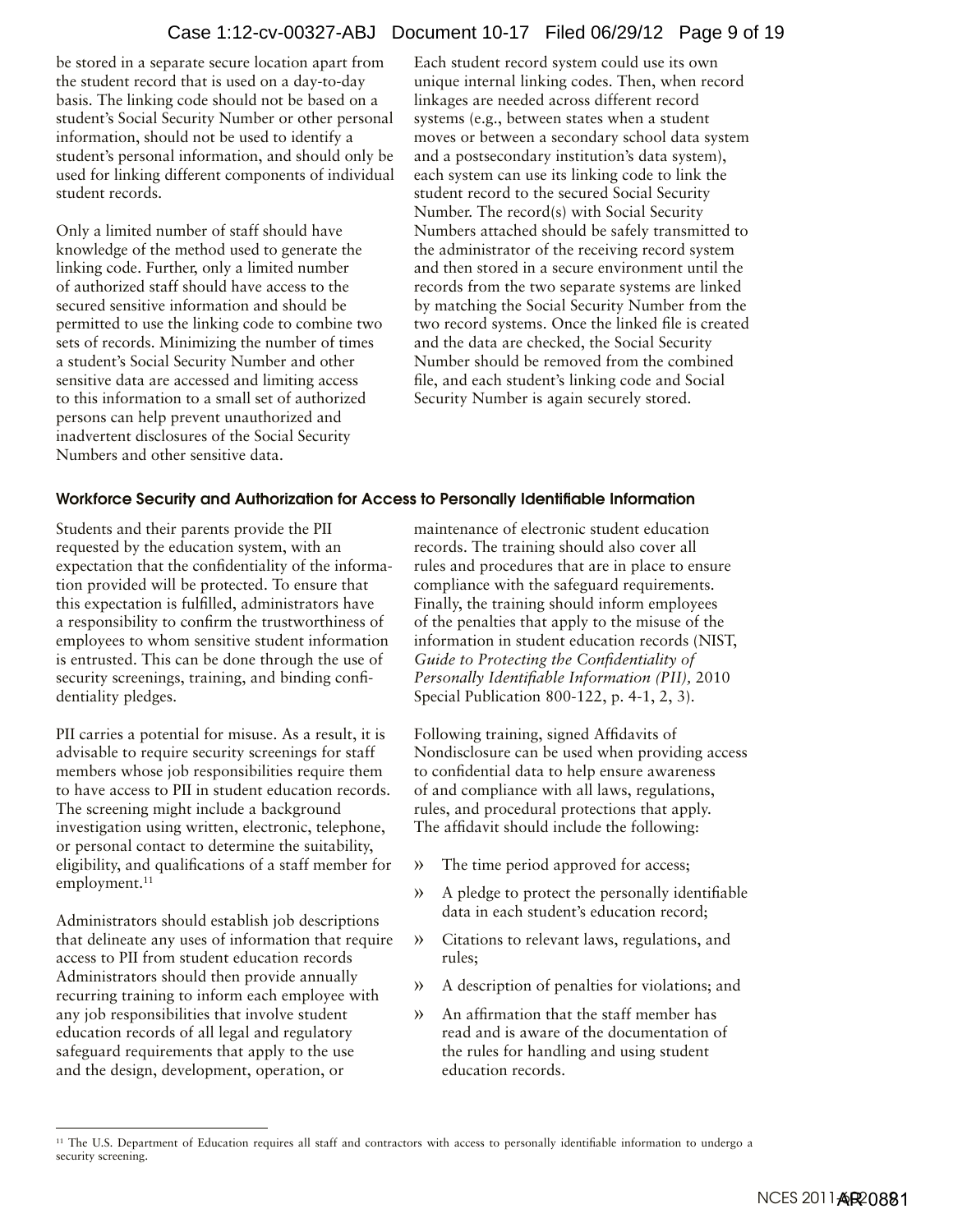# Case 1:12-cv-00327-ABJ Document 10-17 Filed 06/29/12 Page 10 of 19

Requiring each authorized staff person to sign an Affidavit of Nondisclosure prior to being granted access to student education records fulfills the confidentiality pledge function.

Affidavits of Nondisclosure can be maintained to provide a record of the fact that each authorized staff member affirmed his or her commitment to protect the PII in student education records.

## Role Based Access to Student Record Data

As mentioned briefly in the discussion of job descriptions, the student information needed on a day-to-day basis varies across groups of employees depending on their roles in the education system. For example, an elementary school teacher is likely to need regular access to student data on attendance, grades, and student performance on various assessments, but not necessarily access to detailed information on the student's medical history or prior disciplinary actions. There are also likely to be differences in the amount of PII needed across levels of the education system. A program administrator for a district-wide program with a specific emphasis, such as science, math, or the arts, would need access to student education records including academic history and students' direct identifiers to organize placements into such programs. Meanwhile, an analyst in the district office who is responsible for generating aggregated reports of student performance for submission to the state education agency would need access to the performance results but not the direct identifiers for individual students.

Once defined, the job descriptions can be used to identify sets of data elements that are needed by groups of data users based on their roles in the education system. Then, rather than allowing each employee access to the full electronic student record or restricting access to needed data elements one user at a time, the database manager grants access to a set of data elements based on the data user's role.

Once the affidavit is in place and access is granted, there are additional electronic mechanisms that can be used to protect the student education records and to monitor and record access and use for auditing and accounting purposes. Electronic security will be addressed in a separate Technical Brief.

This has been operationalized in statewide student record systems by the use of different access levels to protect personally identifiable and sensitive information in students' records. The Missouri Student Information System documentation, *Data Access and Management Policy* (pg. 6), offers a clear description of the goals in using access levels in the following statement: "All access levels are assigned in a way that maximizes usage by educators without risking inappropriate disclosure of personally identifiable information" <http://www.dese.mo.gov/MOSIS/>.

When a state uses access levels to control access to information in student records, the access level may control access to full records, with teachers, for example, being limited to students in their assigned classes, and principals having access to all student records in the school. The access level may also be used to control access to specific data elements (or fields) in the student records; finally, access levels can also be used to limit access to read only or to allow read and write access. In some instances, these three dimensions of control are used in combination (e.g., giving a teacher read and write access to a subset of data elements in the student records for the students enrolled in the teacher's class). As states develop systems for sharing student records across levels of the education system, the use of access levels can be expanded to encompass different roles in data use across levels.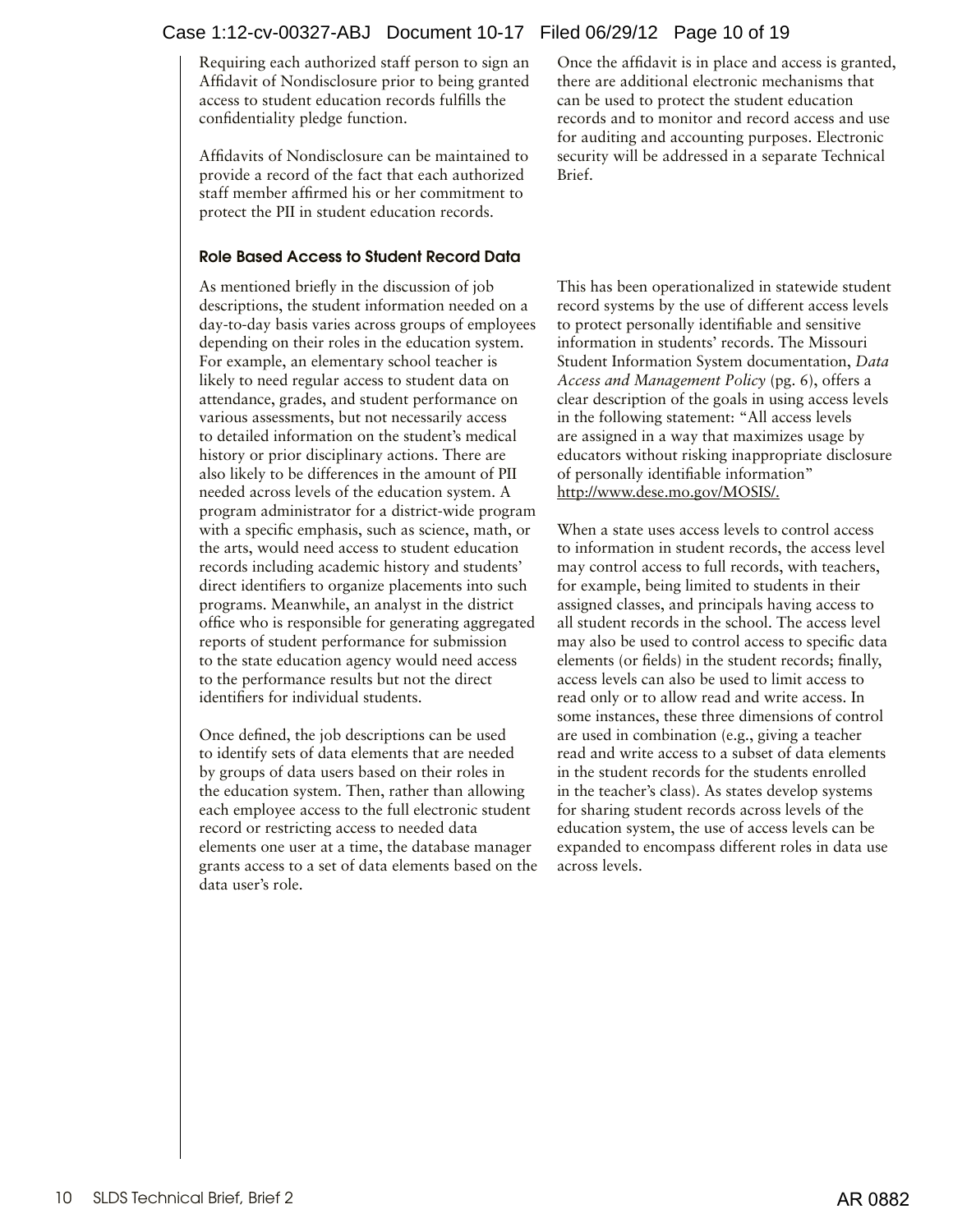#### Using Education Records

Once staff members have been authorized and granted access to student education records, they must abide by established rules and procedures for using the data—consistent with the terms agreed to in the Affidavit of Nondisclosure. Many of the security controls involved in using the data will be discussed in the Technical Brief on electronic security. However, there is an interface between access and use procedures and electronic security. Specifically, the Governance Committee should establish rules that identify where student records can be accessed. Within the school or office there may be restrictions placed on where staff members can access electronic student records. For example, access to the most sensitive information might be limited to specified secure locations, while access to less sensitive information might be allowed on a wider range of terminals. There may also be restrictions on whether access to student records is limited to the school or office, or whether remote access is permitted.

The use of access restrictions among authorized users will help protect the information in student records from authorized users who might be tempted to look at information they are not authorized to access (i.e., browsing) or from other unauthorized uses of student data. However, even among the staff members granted access to student records use of the information should be limited to permissible uses for the individual data elements, as established in the data inventory.

#### Breaches of Personally Identifiable Information

Every privacy and data protection plan should include a response plan for the appropriate handling of a breach of PII if one occurs. The NIST 2010 *Guide to Protecting the Confidentiality of Personally Identifiable Information (PII),* includes a detailed discussion of how to handle data breaches. In particular, the Governance Committee should develop a clear description of what constitutes a breach. That description should be communicated to all staff members who are authorized to access PII in student records, along with a description of the immediate steps to take in the event a security breach occurs or is suspected. In particular, there should be a designated person in the management chain to notify in the event of known or suspected breaches involving PII. Contact information for the designated manager should be disseminated to all staff members, along with a list of the information that should be provided when reporting a known or suspected

To reinforce this, the Governance Committee should promulgate rules that prohibit browsing or unauthorized uses of information included in student education records.

The Governance Committee should also identify specific behaviors that could lead to inadvertent unauthorized access and establish rules prohibiting these actions. For example, authorized data users should not share a computer that houses identifiable student records with anyone not authorized to access those records, and they should not leave student record data with PII on an unattended computer screen. In a similar vein, if staff members are authorized to print hard copy of PII from student records, there should be rules that require secure storage of hard copy printouts or records (i.e., in a locked cabinet). In addition, if staff members are authorized to copy PII from student records to a CD-ROM or flash drive, there should be rules concerning security and protection of these electronic devices. There should also be record retention rules that govern the length of time a staff member may maintain a local electronic copy or subset of student record data and the length of time that a staff member can maintain hard copy of PII from student records. There should be complementary rules and procedures that govern the destruction of electronic and hard copy extracts of student information at the end of the approved access period.

breach. The NIST 2010 Guide (Special Publication 800-122, pg. 5-1, 2) recommends that the report should include the following information:

- » The name, job title, and contact information of the person reporting the incident;
- » The name, job title, and contact information of the person who discovered the incident;
- » Date and time the incident was discovered;
- » Nature of the incident (e.g., system level electronic breach, an electronic breach of one computer or device, or a breach of paper extracts of records);
- » Description of the information lost or compromised;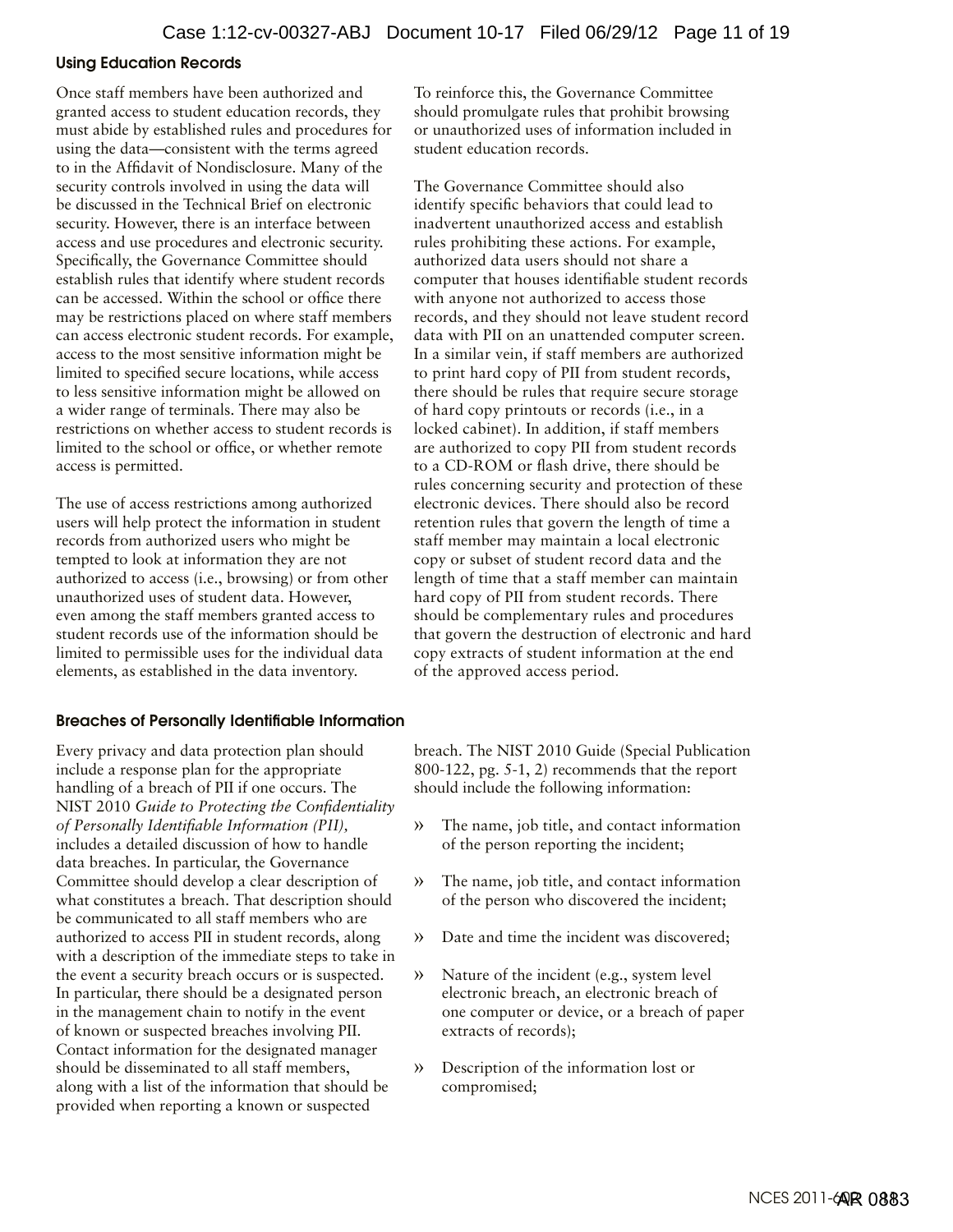# Case 1:12-cv-00327-ABJ Document 10-17 Filed 06/29/12 Page 12 of 19

- » Name of electronic system and possible interconnectivity with other systems;
- » Storage medium from which information was lost or compromised;
- » Controls in place to prevent unauthorized use of the lost or compromised information;
- » Number of individuals potentially affected; and
- » Whether law enforcement was contacted.

Known or suspected breaches of PII from student records should be reported as quickly as possible in an effort to mitigate any adverse events resulting from the breach. The Governance Committee should establish a time span for the reporting requirement (e.g., within one hour of discovery). The Governance Committee should also identify in advance how, when, and to whom notifications should be made (e.g., law enforcement, financial institutions, affected individuals, media, the public). Decisions concerning the breach notification should also be made as to the following:

- » Whether breach notification to affected individuals is required;
- » Timeliness of the notification;
- » General content of the notification;
- » Source of the notification (e.g., principal, superintendent, school board);
- » Means of providing the notification (e.g., letter or public announcement);
- » Who receives the notification (e.g., only affected individuals, general public);
- » Remediation options to be provided, if any (e.g., a free copy of credit report, credit monitoring); and
- » What corrective actions were taken and by whom.

When a breach occurs, the designated authority should conduct an analysis of the likelihood of exposure and potential harm to affected individuals (e.g., in the case of student records did the breach include Social Security Numbers and other information that could be used in identity theft, or was it limited to PII about the affected students' educational performance). This analysis will inform whether notification is required and the content of breach notification that is provided to affected individuals. There should also be an analysis of the circumstances that resulted in the breach so that the system or procedures can be modified as quickly as possible to avoid further breaches through the same mechanism.

# *Summary*

At this point, the Governing Committee or its Data Subcommittee has reviewed job descriptions and identified the data elements needed for each position, identified authorization procedures for individual staff, and developed rules of access for authorized staff. The Governing Committee or a subcommittee has established a set of procedures to be used to assign unique student identification numbers for day-to-day use and has decided on a specific system architecture to be used in managing access to specific data elements. The Governing Committee or a subcommittee has also promulgated rules specifying the conditions of use for information in student education records, identifying permissible uses and prohibiting unauthorized uses; they have also established procedures for protecting PII when it is in the possession of authorized users and procedures for records disposition. Finally, the Governing Committee has also developed a plan of action to be executed in the event of a data breach.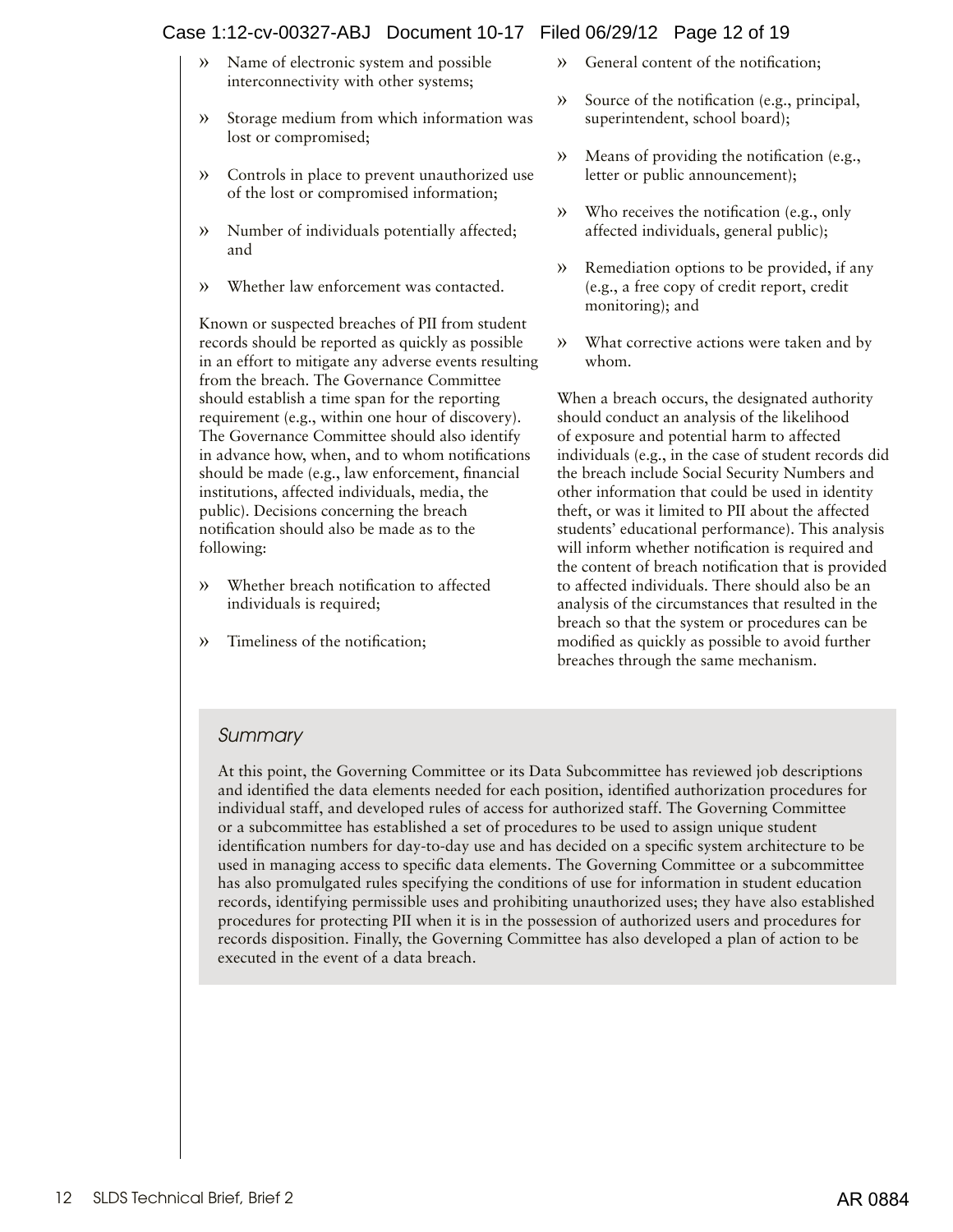# <span id="page-12-0"></span>Provide Public Notice of Education Record Systems

Providing public notice of the existence and use of a student education record system is another essential component of a privacy and data protection program. The Fair Information Practice of *Transparency* calls for "providing

#### Annual Notifications

Consistent with the Fair Information Practice of transparency, FERPA and the related regulations require each educational agency or institution that receives funds from the U.S. Department of Education to provide all parents or eligible students<sup>12</sup> an annual notice of their rights with regards to the existence and use of student education records (20 U.S.C. § 1232g(e), 34 CFR 99.7). Insofar as some direct student identifiers are

#### *FERPA*

Under FERPA and the related regulations, the institution, school, or the school district must provide parents with annual notification of their rights<sup>13</sup> and the procedures to use to inspect and review their children's education records and to seek amendment of inaccurate or misleading information in that record.14 Furthermore, parents must be notified of the disclosures that are permissible under law without their consent,<sup>15</sup> and of the fact that they must consent to other disclosures of PII from their children's education

## *Directory*

A school or district is also required to provide an annual Directory notice, if directory information is disclosed without consent. The school or district may choose to combine their annual FERPA notification with their annual Directory notice. Directory information includes information contained in a student's education record that would not generally be considered harmful or an

## *PPRA*

The Pupil Protection Rights Act requires parental notification if a study to be conducted in a school includes any information or questions about the student or the student's family related to the eight notice to the individual regarding the collection, use, dissemination, and maintenance of personally identifiable information" (NIST 2010 Special Publication 800-122, p. D-2, 3).

made available publicly as Directory information, FERPA also requires that parents are given an annual notice of the school or districts definition of student directory information, with the opportunity to opt out of the inclusion of their child's, or the eligible student's, directory information (20 U.S.C. § 1232g (e), 34 CFR § 99.7).

records. Finally, the annual FERPA notice must describe the procedure for a parent to follow in filing a complaint of an alleged violation with the Family Policy Compliance Office (FPCO) in the U.S. Department of Education.

The annual notification does not have to be made individually to parents. Instead, it can be done through any of the following: local or student newspaper, calendar, student programs guide, rules handbook, or other reasonable means.

invasion of privacy if disclosed. The Directory notice must describe the specific types of information the school or district has designated as directory information, and the parent's right to opt out of disclosure of directory information. In the case of postsecondary institutions, these rights accrue to the student.

identified sensitive topics: political affiliations or beliefs; religious practices, affiliations, or beliefs; mental and psychological problems; sex behavior or attitudes; illegal, anti-social, self-incriminating

<sup>&</sup>lt;sup>12</sup> Eligible students are those age 18 and over or enrolled in postsecondary institutions.

<sup>&</sup>lt;sup>13</sup> These rights transfer to the student when he or she turns 18 years of age or enters a postsecondary educational institution at any age ("eligible student").

<sup>14</sup> These requirements are consistent with The Fair Information Practices of Individual Participation and Redress, where redress involves "providing mechanisms for appropriate access, correction, and redress regarding the use of personally identifiable information."

<sup>&</sup>lt;sup>15</sup> This must include a description of who is considered to be a school official and what is considered to be a legitimate educational interest.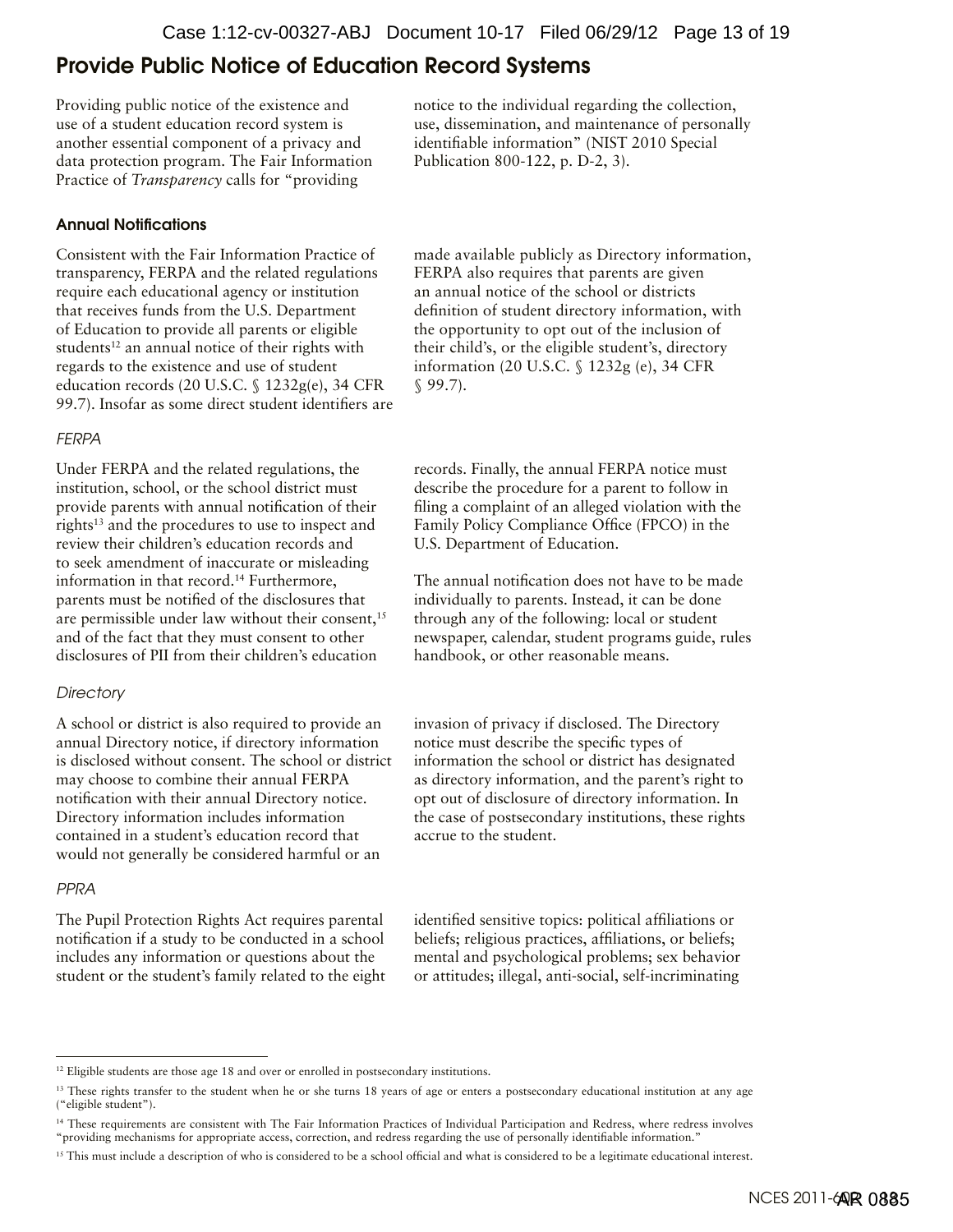# Case 1:12-cv-00327-ABJ Document 10-17 Filed 06/29/12 Page 14 of 19

and demeaning behavior; critical appraisals of family members; legally recognized privileged relationships; or income.16

If the study is funded by the U.S. Department of Education, schools and contractors must obtain written parental consent before minor students can be required to participate in the study. If the school received funds from the U.S. Department of Education, school districts are required to provide an annual schedule of the specific or approximate dates of all other surveys with a notification of the parents' right to request and review a copy of the survey before it is administered and to decide that their child will not participate, regardless of the survey's source of funding. Under this Act, parents must also be notified each year of their right to decide whether or not their child will participate in activities that make student's

#### *Resources*

The FPCO website includes more specific details and model FERPA notices to use at the school or district level ([http://www2.ed.gov/policy/gen/](http://www2.ed.gov/policy/gen/guid/fpco/ferpa/lea-officials.html) [guid/fpco/ferpa/lea-officials.html](http://www2.ed.gov/policy/gen/guid/fpco/ferpa/lea-officials.html)) and at the postsecondary institution level ([http://www2](http://www2 .ed.gov/policy/gen/guid/fpco/ferpa/ps-officials .html) [.ed.gov/policy/gen/guid/fpco/ferpa/ps-officials](http://www2 .ed.gov/policy/gen/guid/fpco/ferpa/ps-officials .html)

# Disclosure of Education Records

The Fair Information Practice of *Individual Participation* calls for "involving the individual in the process of using personally identifiable information and seeking individual consent for the collection, use, dissemination, and maintenance of personally identifiable information." Consistent with this practice, parent's rights to consent to disclosures of PII included in the student's education record must be described in the annual FERPA notice (FERPA, 20 U.S.C. § 1232g (e), 34 CFR §§ 99.7 and 99.30). To meet this requirement, a school must:

- » Have a parent's consent prior to the disclosure of education records; and
- » Ensure that the consent is signed and dated, specify the records that may be disclosed, state the purpose of the disclosure, and identify to whom the disclosure may be made.

personal information available for marketing or other profit-making activities.17 Parents must also be notified of their right to decide whether or not their child will participate in any non-emergency, invasive physical examination or screening that is scheduled in advance and administered by the school as a required condition of attendance but that is not necessary to protect the immediate health and safety of students.

Under PPRA, schools and contractors are also required to make instructional materials that will be used in any of the studies in which their children participate available for the parents' inspection. Planned surveys that include protected information must be made available for the parents' inspection prior to the administration of the survey.

[.html\)](http://www2 .ed.gov/policy/gen/guid/fpco/ferpa/ps-officials .html), as well as a model Directory notice [\(http://www2.ed.gov/policy/gen/guid/fpco/ferpa/](http://www2.ed.gov/policy/gen/guid/fpco/ferpa/mndirectoryinfo.html) [mndirectoryinfo.html\)](http://www2.ed.gov/policy/gen/guid/fpco/ferpa/mndirectoryinfo.html) and a model PPRA notices for use by school districts ([http://www2.ed.gov/](http://www2.ed.gov/policy/gen/guid/fpco/ppra/modelnotification.html) [policy/gen/guid/fpco/ppra/modelnotification.html](http://www2.ed.gov/policy/gen/guid/fpco/ppra/modelnotification.html)).

The Fair Information Practice of *Purpose Specification* stresses the importance of "specifically articulating the authority that permits the collection of personally identifiable information and specifically articulating the purpose or purposes for which the personally identifiable information is intended to be used." The annual FERPA notice provides information about permissible uses of PII in education records. That is, FERPA allows educational agencies and institutions to non-consensually release education records to school officials and other designated entities with legitimate educational interests 20 U.S.C.  $\int$  1232g(b(1)(A), but the FERPA regulations require educational agencies or institutions that elect to disclose education records to the entities authorized in the Act to use the annual notice to specify the criteria used for identifying a school official and the definition of a legitimate educational interest. Specifically,

<sup>&</sup>lt;sup>16</sup> See the earlier section *Identify All Personally Identifiable and Sensitive Information* for the complete text of the list as specified in law.

<sup>&</sup>lt;sup>17</sup> This does not apply to information collected from students to support educational products or student services such as postsecondary education or military recruitment; book clubs, magazines, and programs providing access to low-cost literacy products; curriculum and instructional materials; tests and assessments used to provide information about students; the sale by students of products or services to raise funds for school-related or education-related activities; and student recognition programs.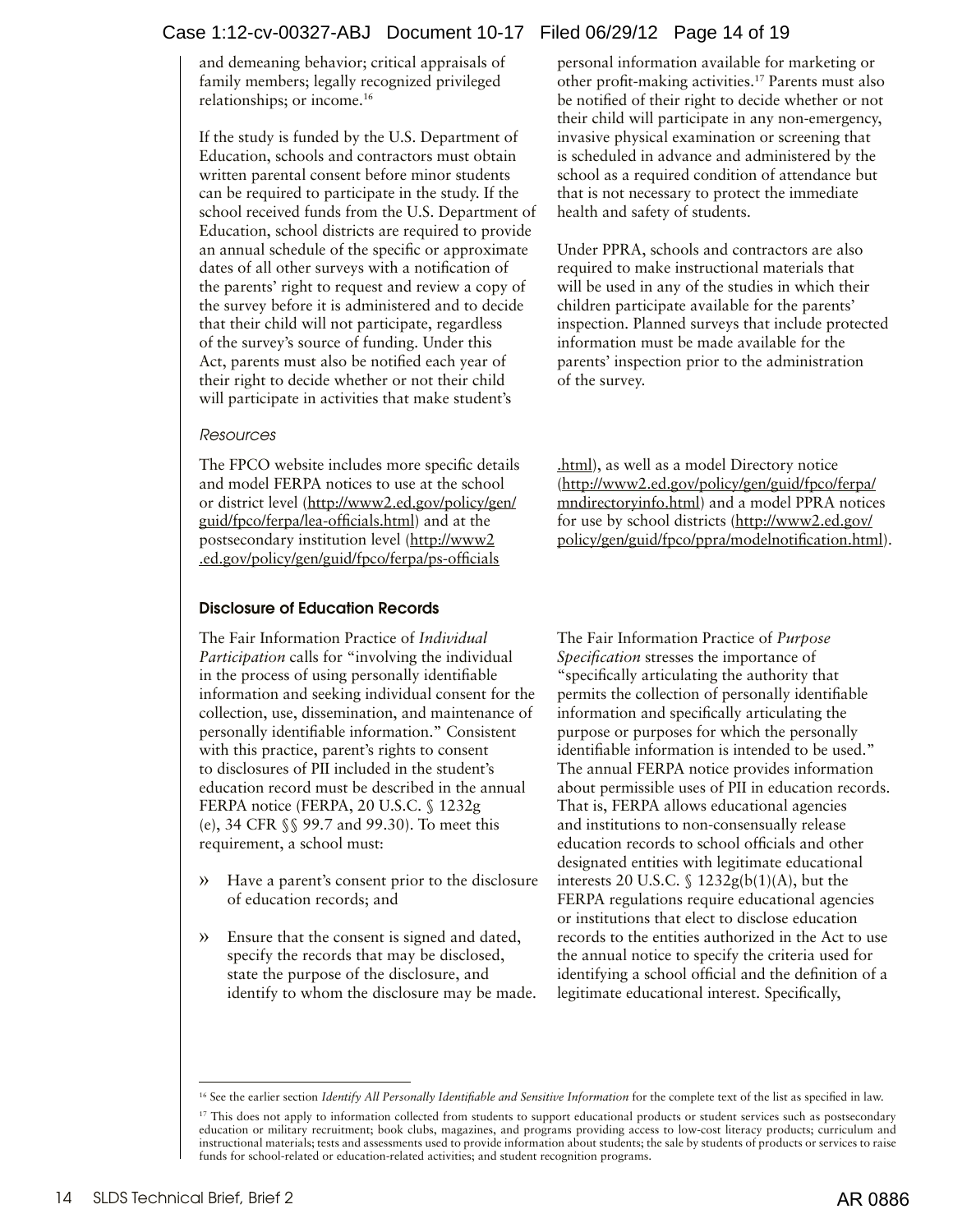under the FERPA regulations at 34 CFR § 99.31, a school may disclose PII from education records without consent when:

- » The disclosure is to school officials who have been determined to have legitimate educational interests;
	- The disclosure is to other school officials, including teachers, within the agency or institution who have legitimate educational interests; a third-party contractor, consultant, volunteer, or other party to whom an agency or institution has outsourced institutional services for which the agency or institution would otherwise use employees—as long as that third party's use and maintenance of education records is under the direct control of the agency or institution and is subject to the regulation requirements governing the use and redisclosure of PII from education records (34 CFR  $\$$  99.33(a)); and
	- An educational agency or institution uses reasonable methods to ensure that school officials obtain access to only those education records in which they have legitimate educational interests (34 CFR  $$99.31(a)(1));$
- » The disclosure is to officials of another school, district, or institution of postsecondary education where the student seeks or intends to enroll, or where the student is already enrolled so long as the disclosure is for purposes related to the student's enrollment or transfer (34 CFR §§ 99.31(a)(2) and 99.34);
- The disclosure is to authorized representatives of the Comptroller General of the United States, the Attorney General of the United States, the Secretary of the Department of Education, or state and local educational authorities for the purpose of auditing

or evaluating federal or state supported education programs or enforcing federal laws which relate to those programs (34 CFR §§ 99.31(a)(3) and 99.35);

- » The disclosure is in connection with financial aid for which the student has applied or which the student has received if the information is necessary for such purposes as to determine eligibility, the amount, the conditions for the student to apply for or receive financial aid or enforce the terms and conditions of the aid  $(34 \text{ CFR} \text{ § } 99.31(a)(4));$
- » The disclosure is to organizations conducting studies for, or on behalf of, educational agencies or institutions for specified purposes related to predictive tests, student aid programs, or the improvement of instruction(34 CFR § 99.31(a)(6));
- » The disclosure is to accrediting organizations to evaluate accreditation status (34 CFR § 99.31(a)(7));
- » The disclosure is pursuant to a court order or a lawfully issued subpoena<sup>18</sup> (34 CFR  $\$ 99.31(a)(9));
- » The disclosure is in connection with a health or safety emergency (34 CFR  $\S$ § 99.31(a)(10) and 99.36);
- » The information disclosed has been appropriately designated as directory information by the school (34 CFR  $\S$  99.31(a) (11) and 99.37); and
- » The disclosure is of de-identified student level data for the purposes of education research (34 CFR § 99.31(b)).

The SLDS Technical Brief on data sharing agreements will cover recommended terms for inclusion in agreements, along with a discussion of the specific uses permitted under legitimate educational interests, education research, and uses related to predictive tests, student aid programs, and the improvement of education.

# *Summary*

A privacy and data protection program for student education records must include an array of rules and procedures for protecting PII held in the record system. It also must include a full set of public disclosures of the existence and uses of the information included in the data system, a description of all parents' or eligible students' rights to review and appeal the contents of an individual education record and of their rights and the procedures to appeal a violation.

<sup>18</sup> See 34 CFR § 99.31 for additional disclosures related to legal matters.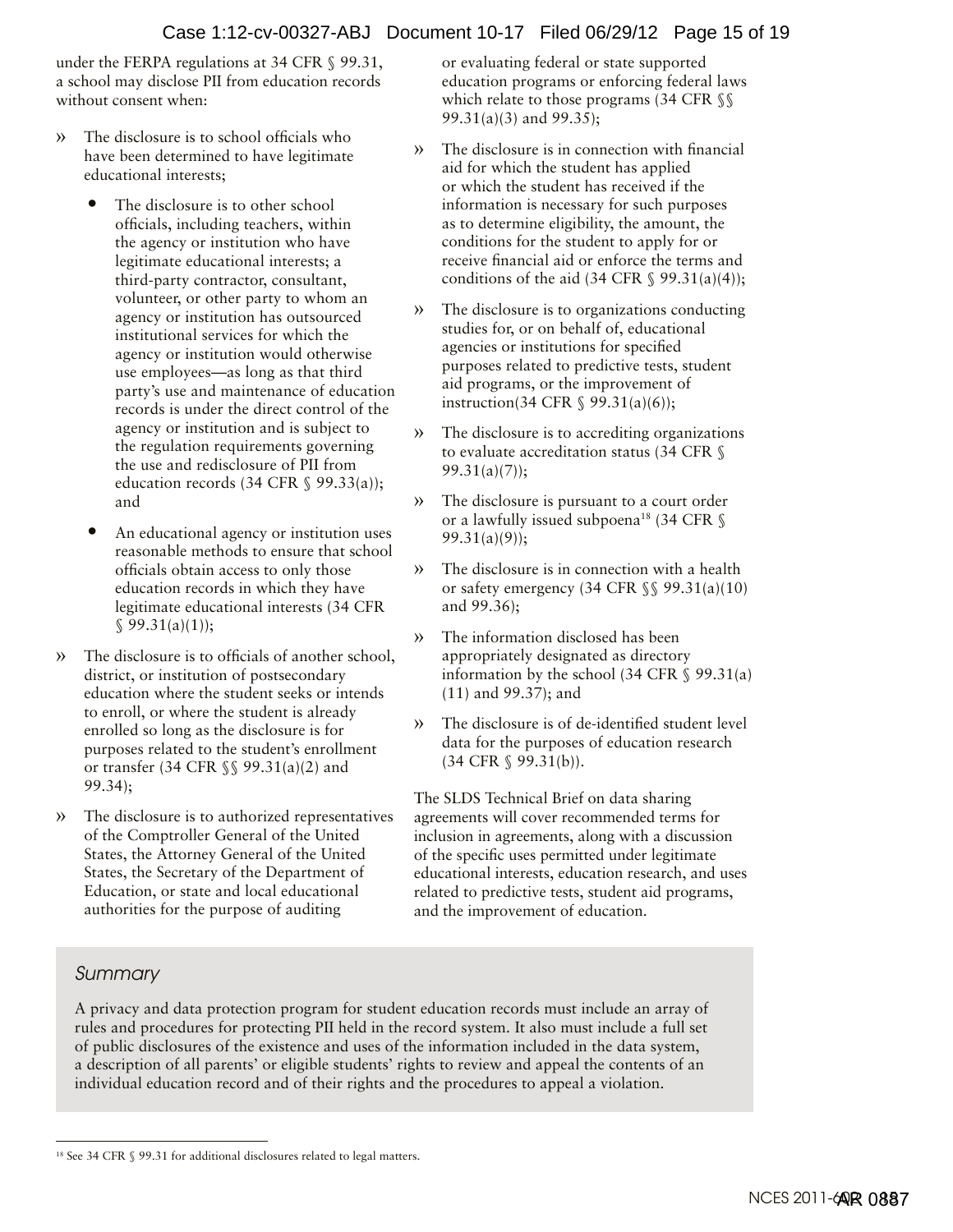# <span id="page-15-0"></span>Accountability and Auditing

The Fair Information Practice of *Accounting and Auditing* calls for "Auditing for the actual use of personally identifiable information to demonstrate compliance with established privacy controls." This involves auditing the use of PII to demonstrate compliance with an organization's privacy and data protection plan, the privacy principles embodied in the Fair Information Practices, and all applicable privacy protection laws, regulations, and administrative requirements. The specific activities to be audited should be identified in the privacy and data

protection plan. Many elements of a data security audit involve electronic security and will be discussed in the Brief on that topic. However, there are a several aspects of data stewardship that should be audited to confirm that required actions are taken to ensure the proper use and protection of PII in student education records. A failure to comply with any of the identified auditable elements of the privacy and data protection plan should be reported to appropriate officials for action.

# Audit the Inventory of Personally Identifiable Information

The inventory of PII should include all current and proposed data elements (NIST, *Guide to Protecting the Confidentiality of Personally Identifiable Information (PII),* 2010 Special Publication 800-122, pg. 2-2). The data manager should maintain records of the inventory of PII.

In the first data stewardship privacy audit, the inventory should be examined against the content of the existing longitudinal data system to determine whether the list of personally identifiable data elements maintained for students, teachers, and other staff members is complete.

# Audit of Data Quality and Integrity

FERPA (20 U.S.C. § 1232g (a) and the related regulations (34 CFR § 99) establish the right of a parent to inspect and review his or her child's (or in the case of an eligible student his or her own) education record for accuracy. The data manager should develop procedures that result in data that are up to date and complete and that accurately reflect the students' educational experiences. Periodic audits of data quality can support data quality by either substantiating the quality of individual data elements or identifying inaccuracies for correction. Periodic quality audits should be built into the data collection, reporting, and release cycle.

The NCES-sponsored National Forum on Education Statistics published the 2004 report *Forum Guide to Building a Culture of Data Quality* to assist schools and school districts in the development of procedures to improve the accuracy, utility, timeliness, and security of data in education data systems. The Forum web site

Next, the audit should confirm that the inventory includes all of the required information for each data element. That is, for each data element, the inventory should include an indication of specific uses, whether it is a direct or an indirect identifier and the associated risk level and whether it involves any of the restricted topics identified in the Protection of Pupil Rights Act. Subsequent audits should identify updates to the record system that added new data elements and ensure that each new data element was added to the inventory and that all of the required information is included for each data element.

also provides lesson plans as part of the *Forum Curriculum for Improving Education Data (*[http://](http://nces.ed.gov/pubs2007/curriculum/index.asp) [nces.ed.gov/pubs2007/curriculum/index.asp](http://nces.ed.gov/pubs2007/curriculum/index.asp)). The curriculum is designed for use in schools and school districts to support the production of "high-quality education data," with the goal of presenting the concepts and skills needed to improve data quality. One of the lessons included in the curriculum is *Validating and Auditing Data* ([http://nces.ed.gov/pubs2007/curriculum/](http://nces.ed.gov/pubs2007/curriculum/ls_validating.asp) [ls\\_validating.asp](http://nces.ed.gov/pubs2007/curriculum/ls_validating.asp)).

The goals of the curriculum on data validation and audits include describing the steps required to validate data, describing the purpose of a data audit, and identifying the steps included in a data audit in order to outline a plan for a data audit. The data validation involves data entry, checking for errors, confirming errors are real and not outliers, identifying each place the incorrect data element is stored in the data system, and providing corrections to the data entry staff.19

<sup>&</sup>lt;sup>19</sup> While these data validation activities have broader utility than those involved with privacy, ensuring the accuracy and validity of data maintained in an education record system is consistent with the FERPA requirement that parents have the right to review the accuracy of their children's information.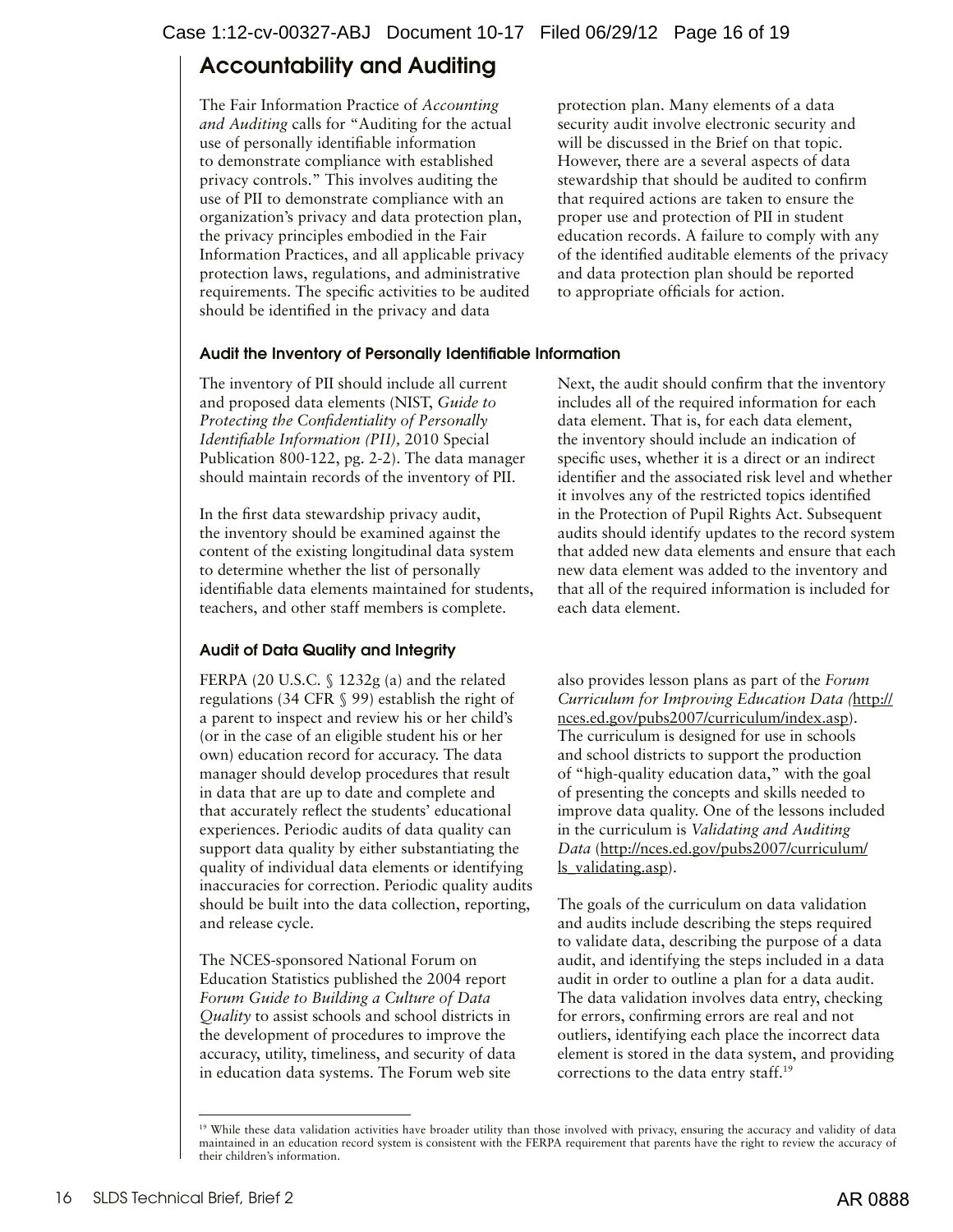## Case 1:12-cv-00327-ABJ Document 10-17 Filed 06/29/12 Page 17 of 19

The audit confirms the accuracy of the data that they are the result of an error. If an error is are released for use by the school and district identified, the source of the error should be audit of data accuracy, the first step is to identify number, data entry error), and the needed and then the data should be analyzed, looking who contributed to the error should be notified anomalies are identified, the audit next focuses the error. Finally, notice of the changed data on whether they represent real change or whether should be provided to all data users.

staff and by the public. To conduct a successful investigated (e.g., data recording error, transposed the released data (e.g., printed reports, tables correction should be identified. Related procedures published on the web, online table generator), are reviewed to identify any needed changes. Staff especially for data anomalies. If suspected data and provided instruction needed to avoid repeating

#### Audits of Internal Controls used to Protect Personally Identifiable Information

#### *Unique Student Identifiers*

Longitudinal student record data requires a unique record identifier for each student in a data system. That unique identifier is needed to link each student's electronic record across grade levels and across schools, institutions, and related educational programs. Once attached to a student record, this identifier becomes part of that student's PII, as it must be unique to the student to be useful. Thus, the audit of internal controls should start with an examination of the process used to assign unique student identification numbers. The first question is whether unique identification numbers other than the students' Social Security Numbers are in place for use in day-to-day operations. If so, the next task is to confirm that the student identification numbers are not based on the students' Social Security Numbers; that the students' Social Security Numbers are securely stored apart from the student records that are used daily; that a linking code exists to be used to link a student's record to that student's Social Security Number when the need arises (e.g., the student transfers out of state or transitions to postsecondary education); and that the method for generating the linking key is closely protected, with knowledge limited to a small number of staff positions.

The student identification numbers should be audited to ensure that each student has only one identification number. This can be done electronically by searching for matching data on the combination of name, age, grade, sex, and race/ethnicity. If matches occur, the student records should be examined further to confirm that there are not multiple records for an individual student. These matches should include options for multiple spellings of names and for the use of initials in addition to, or in place of, the first name. If any students are found with multiple student identification numbers, the records should be consolidated into one record using only one of the identification numbers for that student and the duplicate records should be deleted.

Conversely, the student identification numbers should be examined to confirm that the same number is not being used for multiple students. This can be done by electronically searching for exact matches on two or more identification numbers. If matches occur, the associated the records should be examined to confirm whether the records are for different students or whether there are two records for the same student (perhaps with a full first name on one record and initials in place of the first name of the second record). If one identification number has been assigned to two or more students, each student should be given a new unique identification number. If one identification number is being used for two different records for the same student, the two records should be reconciled and combined under the existing student identification number.

#### *Workforce Security and Permitted Access to Personally Identifiable Information*

To ensure that the requirements of FERPA are met and that PII is protected, administrators have a responsibility to protect access to that information and to confirm the trustworthiness of employees to whom sensitive student information is entrusted. An audit of workforce security should start with a

review of job descriptions to ensure that the need for access to PII is clearly specified. Then once the positions with a need for access are identified, the audit should review the list of staff members in those positions against the documentation for completed background investigations to ensure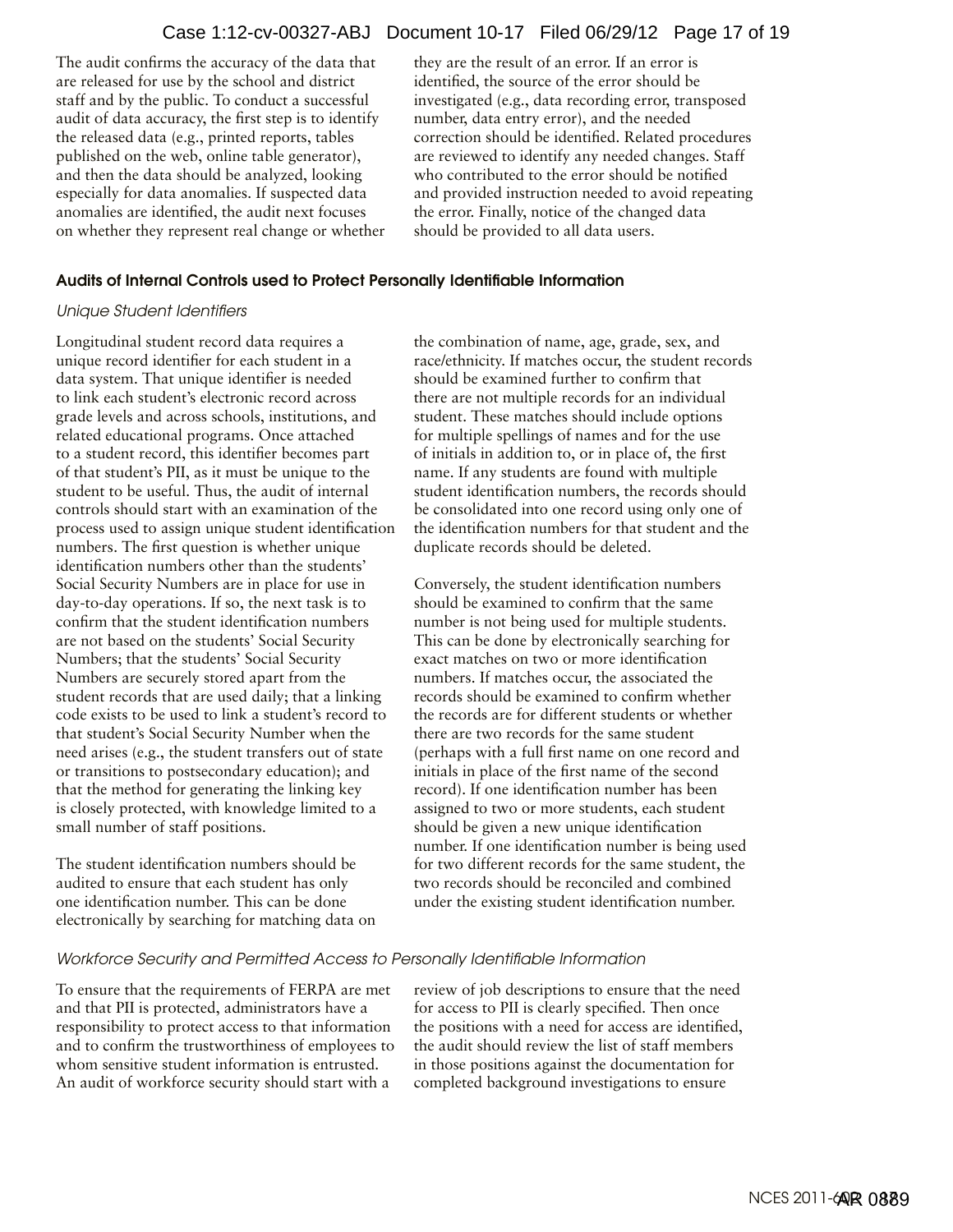# <span id="page-17-0"></span>Case 1:12-cv-00327-ABJ Document 10-17 Filed 06/29/12 Page 18 of 19

that each staff member with access to personally identifiable and sensitive student information has successfully passed a background check. The audit should review the same list of staff members against the list of staff who completed the required privacy and data protection training and the file of signed confidentiality pledges (i.e., affidavits of nondisclosure) to ensure that each staff member with access to personally identifiable and sensitive student information is aware of the relevant laws, regulations, and rules and has agreed to uphold them to protect student information.

The data manager should also have records documenting the authorized level of access for each data user granted access to any personally identifiable student information. There should be an access control system in place, and an audit should be conducted to ensure that each data user's level of access is in line with that person's current job description. If discrepancies are found, the level of access should be corrected, or a justification for the deviation from established access levels should be documented. In addition, the current levels of access should be compared to the approved levels of access. If discrepancies are found, the level of access should be corrected, or a justification should be provided and the data user's access level should be corrected in the data manager's records.

# *Summary*

A privacy and data protection program for student education records must include a set of checks and balances to ensure that the necessary rules and procedures are in place and that they are being fully implemented. This is best done through a formal periodic audit of the various processes involved in the processing and usage of personally identifiable student information. Starting with the careful identification of the personally identifiable and sensitive data elements, continuing through the data processing and reporting to the day-to-day usage of student information. The audit starts by identifying the relevant governing rules and procedures, examines the records for deviations from the rules and procedures, and ensures that needed corrections are implemented. Where possible, the audit should identify the factors that contributed to the problems identified, examine the related processes, and make suggestions for procedural changes that might reduce the number of similar problems in future audits.

# References

- American Statistical Association, Committee on Privacy and Confidentiality, *Key Terms/ Definitions in Privacy and Confidentiality.* Alexandria, VA: Retrieved from [http://www.](http://www.amstat.org/committees/pc/keyterms.html) [amstat.org/committees/pc/keyterms.html](http://www.amstat.org/committees/pc/keyterms.html) on 6/17/2010.
- Code of Federal Regulations, Title 34—Education, Part 99. *Family Educational and Privacy Rights,* (34CFR99). Washington, DC: GPO Access e-CFR. Retrieved from [http://ecfr.gpoaccess.](http://ecfr.gpoaccess.gov/cgi/t/text/ext-idx?c=ecfr&sid=44d350c26fb9cba4a156bf805f297c9e&tpl=/ecfrbrowse/Title34/34cfr99_main_02.tpl) [gov/cgi/t/text/ext-idx?c=ecfr&sid=44d350c26](http://ecfr.gpoaccess.gov/cgi/t/text/ext-idx?c=ecfr&sid=44d350c26fb9cba4a156bf805f297c9e&tpl=/ecfrbrowse/Title34/34cfr99_main_02.tpl) [fb9cba4a156bf805f297c9e&tpl=/ecfrbrowse/](http://ecfr.gpoaccess.gov/cgi/t/text/ext-idx?c=ecfr&sid=44d350c26fb9cba4a156bf805f297c9e&tpl=/ecfrbrowse/Title34/34cfr99_main_02.tpl) [Title34/34cfr99\\_main\\_02.tpl](http://ecfr.gpoaccess.gov/cgi/t/text/ext-idx?c=ecfr&sid=44d350c26fb9cba4a156bf805f297c9e&tpl=/ecfrbrowse/Title34/34cfr99_main_02.tpl) on 9/10/2010.
- The Federal Chief Information Officers Council (2008). *Federal Enterprise Architecture Security and Privacy Profile, Version 2.* Washington, DC: Federal Enterprise Architecture Program Management Office, Retrieved from [http://](http://www.cio.gov/Documents/Security_and_Privacy_Profile_v2.pdf) [www.cio.gov/Documents/Security\\_and\\_Privacy\\_](http://www.cio.gov/Documents/Security_and_Privacy_Profile_v2.pdf) Profile v2.pdf on 6/17/2010.
- National Forum on Education Statistic (2004). *Forum Guide to Protecting the Privacy of Student Information: State and Local Education Agencies,* (NCES 2004-330). Washington, DC: Retrieved from [http://nces.ed.gov/](http://nces.ed.gov/pubs2004/2004330.pdf) [pubs2004/2004330.pdf](http://nces.ed.gov/pubs2004/2004330.pdf) on 6/17/2010.
- National Forum on Education Statistic (2004). *Forum Guide to Building a Culture of Quality Data: A School & District Resource,* (NFES 2005-801). Washington, DC: Retrieved from [http://nces.ed.gov/pubsearch/pubsinfo.](http://nces.ed.gov/pubsearch/pubsinfo.asp?pubid=2005801) [asp?pubid=2005801](http://nces.ed.gov/pubsearch/pubsinfo.asp?pubid=2005801) on 6/17/2010.
- McCallister, E., Grance, T., and Scarfone, K. (2010). *Guide to Protecting the Confidentiality of Personally Identifiable Information (PII): Recommendations of the National Institute of Standards and Technology* (NIST Special Publication 800-122). National Institute of Standards and Technology, U.S. Department of Commerce. Washington, DC: Retrieved from [http://csrc.nist.gov/publications/nistpubs/](http://csrc.nist.gov/publications/nistpubs/ 800-122/sp800-122.pdf) [800-122/sp800-122.pdf](http://csrc.nist.gov/publications/nistpubs/ 800-122/sp800-122.pdf) on 5/4/2010.